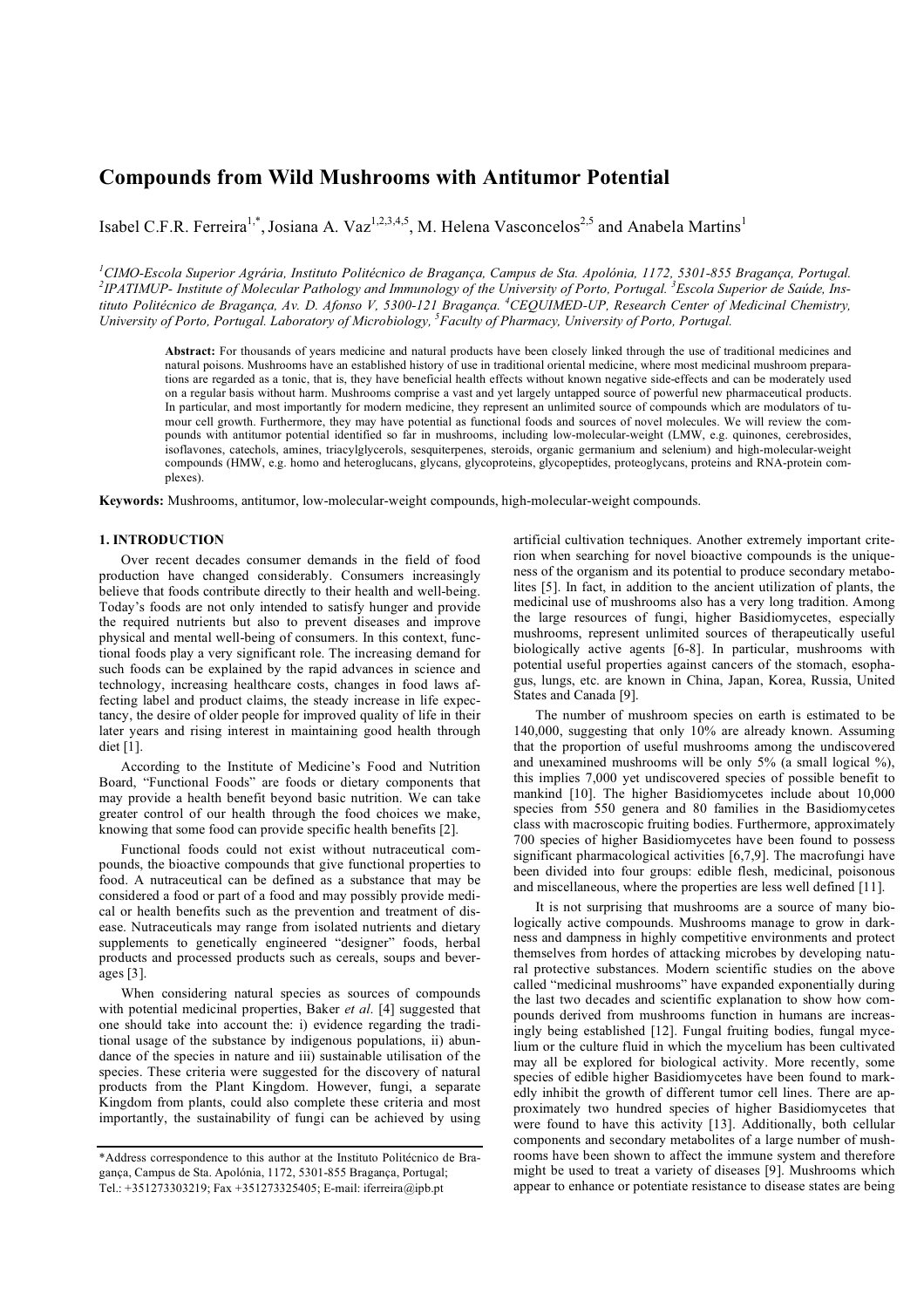sought for the treatment of cancer, immunodeficiency diseases (including AIDS) or generalized immunosuppression after drug treatment [14,15].

 The above named "medicinal mushrooms" have an established history of use in traditional oriental medicine, where most medicinal mushroom preparations are regarded as a tonic, that is, they are claimed to have beneficial health effects without known negative side-effects and can apparently be moderately used on a regular basis without harm. Often, blends of various medicinal mushrooms are used for maximum benefit. Many traditionally used mushrooms from genera, *Auricularia*, *Flammulina*, *Ganoderma*, *Grifola*, *Hericium*, *Lentinus* (Lentinula), *Pleurotus*, *Trametes* (Coriolus), *Schizophyllum*, and *Tremella* have been demonstrated to possess significant medicinal potential [7,16]. *Pleurotus eryngii*, *Lyophyllum shimeji*, *Flammulina velutipes* and *Grifola frondosa* are edible mushrooms that have all been found to contain medicinally active compounds with potential benefit to health. However, many edible species of potent medicinal mushrooms such as *Ganoderma lucidum*, *Trametes versicolor* and *Inonotus obliquus* are very bitter and/or hard to eat and are used in the form of an extract, tea or powder [8,17]. From the edible mushroom species, *Agaricus* are the leader in world production, whilst from the non-edible medicinal species, *Ganoderma* (which belongs to the polypores) are the leader in terms of world production. Several mushroom species belonging to the *Polyporaceae* family are now being regarded as the next candidate producers of possible valuable medicines [6].

 The spectrum of detected pharmacological activities of-Basidiomycetes is very broad; among their biological effects, the following have been suggested: antifungal, anti-inflammatory, antitumor, antiviral, antibacterial, antiparasitic, immunomodulating and hepatoprotective; equally promising is their suggested role in the regulation of blood pressure, as well as in the cure of cardiovascular disorders, in hypercholesterolemia and diabetes [18]. Even among the known species, the proportion of well-investigated mushrooms is very low. This fact, together with the knowledge about the great potential of microscopic fungi for production of bioactive metabolites [e.g. *Penicillium*, *Aspergillus*, *Tolypocladium inflatum* W. Gams, *Claviceps purpurea* (Fr.) Tul.], the experience in ethnomedicinal use of mushrooms, the ecologic need for fungi to produce bioactive secondary metabolites and the improved possibilities for genetic, pharmacological and chemical analysis led to the assumption that mushrooms have great potential for successful bioprospecting [19].

 In summary, wild mushrooms have been widely used as human food for centuries and have been appreciated for their texture and flavors as well as some suggested medicinal and tonic attributes. However, the awareness of mushrooms as a healthy food and as an important source of biologically active substances with medicinal potential has only recently emerged. Various activities of mushrooms have been studied which include antibacterial, antifungal, antioxidant, antiviral, antitumor, cytostatic, immunosuppressive, antiallergic, antiatherogenic hypoglycemic, anti-inflammatory and hepatoprotective activities [19]. In this review we have collected evidence of mushrooms and compounds extracted from mushrooms which have potential antitumor properties.

### **2. MUSHROOMS AS MODULATORS OF THE CARCINO-GENIC PROCESS**

 Carcinogenesis is a process which normally takes several years during which progressive genetic changes occur leading to malignant transformation. Cancer prevention is the best intervention in this process before invasive disease develops. Over the last half century, our understanding of carcinogenesis has grown enormously, owing largely to recent technology, allowing exploration of molecular pathways, cancer-associated genes and tissue architecture. This knowledge provided the basis for most cancer-preventive intervention strategies and particularly for one of the strategies,

chemoprevention – the use of drugs, biologicals and nutrients to prevent the development of cancer (i.e. to inhibit, delay or reverse carcinogenesis) [20]. Carcinogenesis has traditionally been understood as having three stages: initiation, promotion, and progression. Although more recently carcinogenesis has not been described in those terms, but rather as a malignant transformation as a whole, we hereby refer to the literature in which such divisions of the stages of carcinogenesis were made. It has been described that the modulation of the human immune system, attributed to mushrooms, particularly to various mushroom polysaccharides, was likely to affect primarily the promotion and progression stages, according to the referred model of carcinogenesis. Nonetheless, other substances contained in mushrooms were described as possibly being able to interfere with the referred tumor initiation process, through a variety of mechanisms such as enhancing the antioxidant capacity of cells or upregulating phase I and II enzymes involved in the metabolic transformation and detoxification of mutagenic compounds. Additionally, other mushroom constituents have been described as being able to inhibit what was considered to be the promotion or progression stages of carcinogenesis, by exerting direct cytotoxicity against tumor cells, interfering with tumor angiogenesis, or upregulating other nonimmune tumor-suppressive mechanisms [21].

 Many species of Fungi from the division Basidiomycetes (mushrooms) have been found to contain medicinally active compounds, which has been of great recent interest [8,12,21-26]. There are advantages of using mushrooms as sources of bioactive compounds, rather than plants. For example, the fruiting body can be produced in much less time and the mycelium may also be rapidly produced (in a liquid culture that can be manipulated to produce optimal quantities of active products, or from mycelial biomass and supernatant of submerged cultures using bioreactors) [27-31].

### **3. COMPOUNDS FROM MUSHROOMS WITH ANTITU-MOR POTENTIAL**

 Mushrooms comprise a vast and yet largely untapped source of powerful new pharmaceutical products. In particular, and most importantly for modern medicine, they represent an unlimited source of compounds with potential antitumor and immunostimulating properties, including low-molecular-weight (LMW, e.g. quinones, cerebrosides, isoflavones, catechols, amines, triacylglycerols, sesquiterpenes, steroids, organic germanium and selenium) and high-molecular-weight compounds (HMW, e.g. homo and heteropolysaccharides, glycoproteins, glycopeptides, proteins, RNAprotein complexes) Fig**.** (**1**). We hereby review each of these compounds and their described potential antitumor properties.

### **3.1. Low Molecular Weight Compounds with Antitumor Potential**

 Mushrooms contain a variety of complex compounds derived from secondary metabolism such as phenolic compounds, polyketides, triterpenoids and steroids which are specific to each mushroom and have specific effects in humans [8,12,21,25,32]. Many such compounds have been used in the treatment of many health problems, including cancer [33].

 The secondary metabolites with LMW present in mushrooms and which have revealed antitumor properties include quinones, cerebrosides, isoflavones, catechols, amines, triacylglycerols, sesquiterpenes, steroids, organic germanium and selenium Table **1**; Fig. (**2**).

 Two epoxy compounds derivatives of quinones (**1** and **2**) are involved in modulating the activity of NF-kB, which is implicated in tumor growth [12]. Clavilactones (**3a,b**- quinones and **3c**-hydroquinone) are fungal metabolites endowed with an unsual structure, based on a 10-membered macrolide fused to a benzoquinoid ring and a  $2,3$ -epoxy- $\gamma$ -lactone [34,35]. They were isolated from the culture medium of the non-toxigenic basidiomycetae *Clitocybe clavipes*. These compounds were identified as inhibitors of protein tyrosine kinases [12].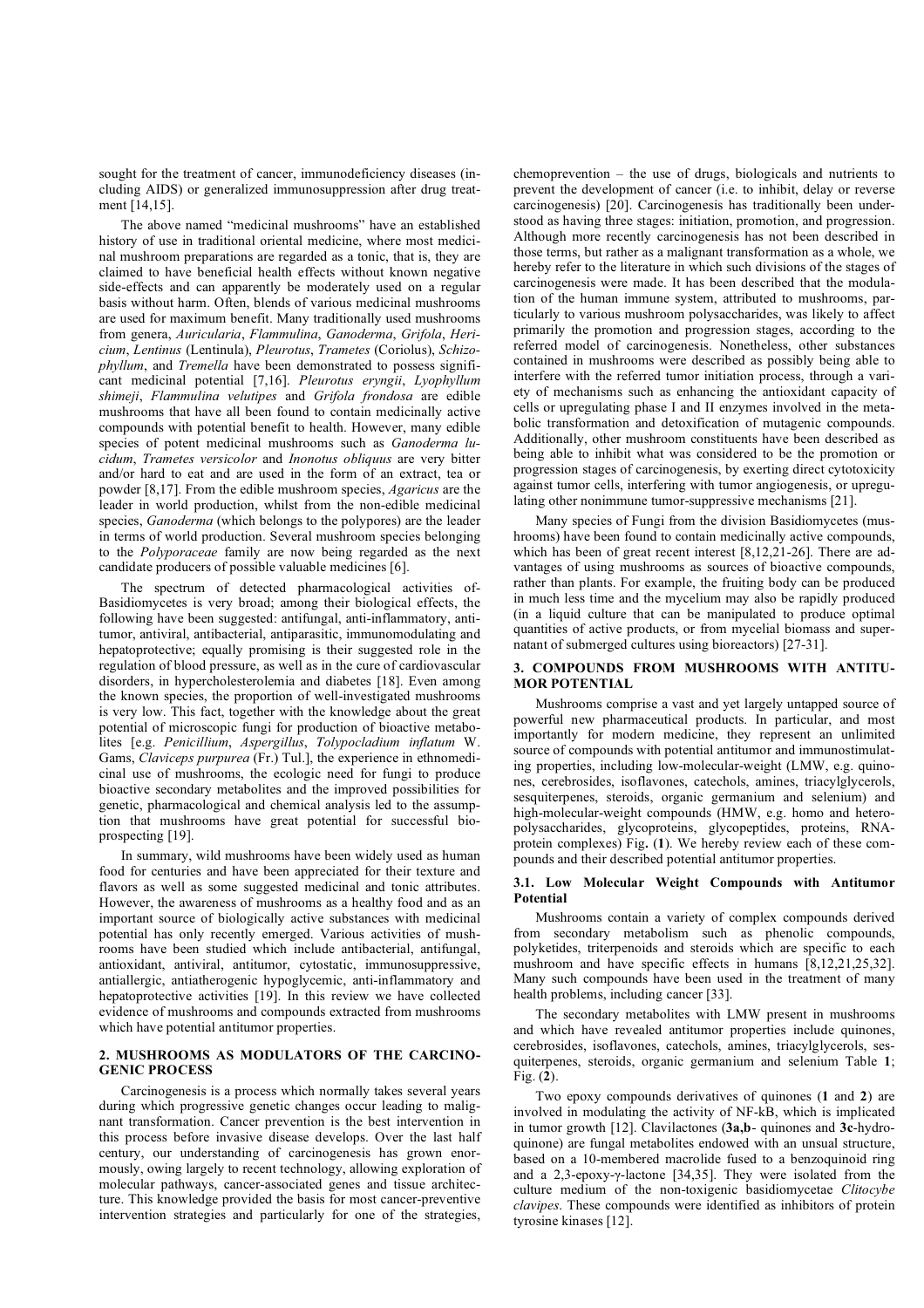

**Fig. (1).** Low-molecular-weight (LMW) and high-molecular-weight (HMW) compounds with antitumor potential found in mushrooms.

 A potent sulfhydryl reagent appears in the gill tissues of the mushroom *Agaricus bisporus* in the period prior to sporulation. This agent, termed the 490 quinone (**4**) because of its maximum wavelength at 490 nm, has been postulated to play a role in the induction of cryptobiosis in the spore though inhibition of energy and DNA synthesis [36]. This compound markedly inhibited L1210 murine leukemia DNA polymerase  $\alpha$ . The inhibition of DNA synthesis by the 490 quinone may contribute significantly to the cytotoxicity of this compound [12].

 Two compounds from *Ganoderma lucidum* that inhibit eukaryotic DNA polymerase were identified as cerebrosides: (4*E*,8*E*)-N-D-2'-hydroxypalmitoyl-1-O-β-D-glucopyranosyl-9-methyl-4,8sphingadienine (6a) and (4*E*,8*E*)-N-D-2'-hydroxystearoyl-1-O-β-Dglucopyranosyl-9-methyl-4,8-sphingadienine (**6b**). These cerebrosides selectively inhibited the activities of replicative DNA polymerases, especially the  $\alpha$ -type, from phylogenetically broad eukaryotic species, whereas they had little effect on the activities of  $DNA$  polymerase  $\beta$ , prokaryotic DNA polymerases, terminal deoxynucleotidyl transferase, HIV reverse transcriptase, RNA polymerase, deoxyribonuclease I and ATPase. The inhibition of another replicative polymerase, the  $\delta$ -type, was moderate [12,33].

 The hydroquinone (*E*)-2-(4-hydroxy-3-methyl-2-butenyl)-hydroquinone (**5**) and polyporenic acid C (**24**) were isolated as matrix metallo-proteinase (MMPs) inhibitors, from the mushroom *Piptoropus betulinus*. This mushroom has been traditionally used in Czech Republic as a functional food for the treatment of rectal cancer [19]. Compound **24** was also isolated from *Daedalea dickinsii*. MMPs mediate physiological extracellular matrix remodelling and have been implicated in several pathological processes including tumor growth and metastasis [37].

 In human hepatocellular carcinoma cells (HepG2), the isoflavone genistein (**7**) was found to modulate Cdc2 kinase activity and lead to G2/M arrest [38]. Furthermore, this compound suppressed the proliferation of p53-null human prostate carcinoma cells. The inhibitory effects of genistein on cell growth and proliferation were associated with a G2/M arrest in cell cycle progression, concomitant with a marked inhibition of cyclin B1 and an induction of Cdk inhibitor p21WAF1/CIP1 in a p53-independent manner [39].

 The naturally occurring 6-(3,4-dihydroxystyryl)-4-hydroxy-2 pyrone (hispidin) (**8**) was isolated from the culture broth of *Phellinus linteus*, *Gymnopilus marginatus*, *G. patriae*, *G. parvisporus* and *Inonotus hispidus*. Hispidin is a potent inhibitor of PKC $\beta$ , a protein kinase which plays an important role in angiogenesis [12]. Hispidin synthesised by Gonindard *et al*. [40] was shown to be cytotoxic toward human keratinocytes (SLC-1 tumour cell line) and human pancreatic duct cells (Capan-1 tumour cell line). More importantly, the addition of hispidin in three successive doses led to a 100-fold increase in activity with an enhanced activity on cancer cells compared to normal cells.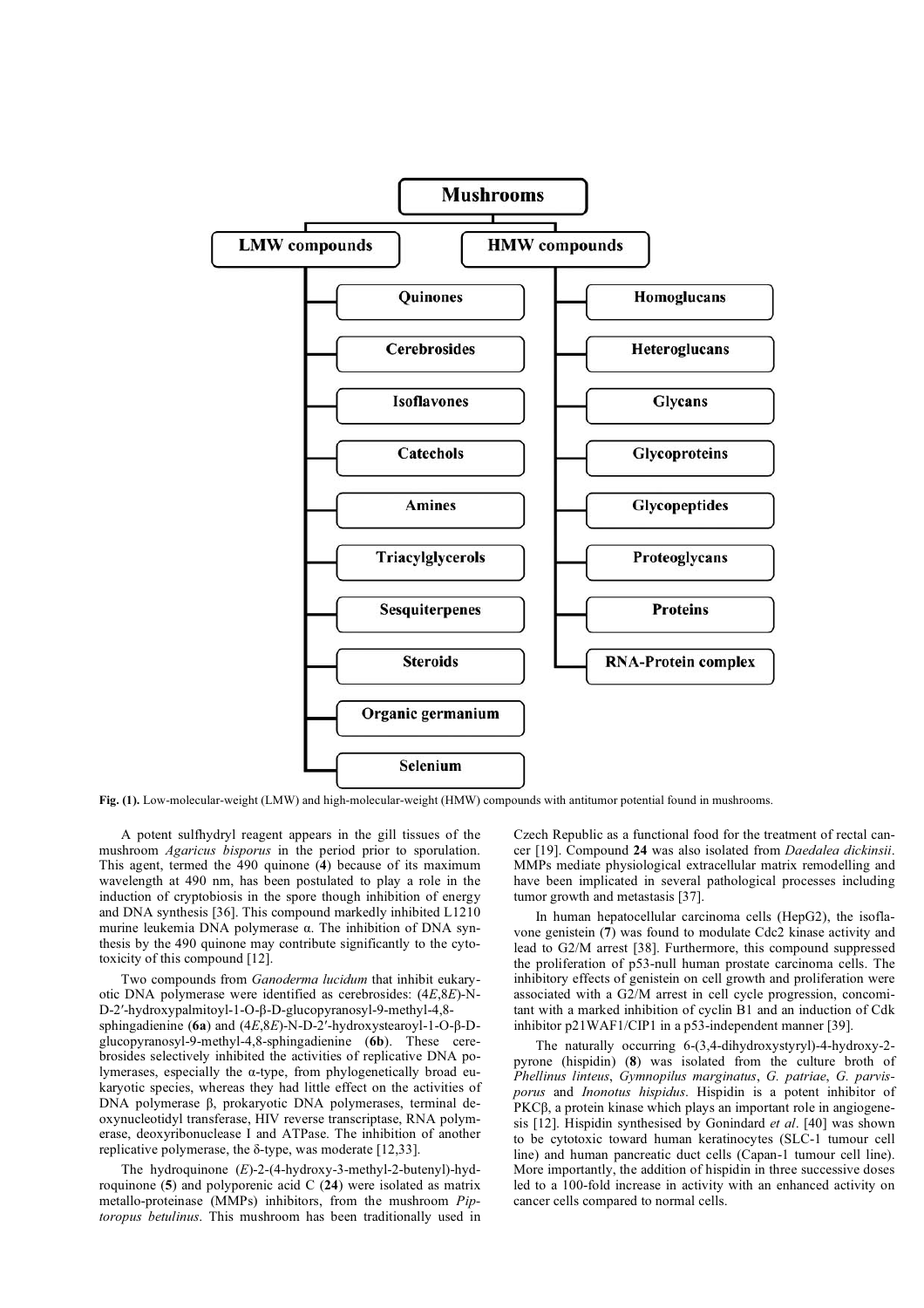**Table 1. Low-Molecular-Weight Compounds with Antitumor Potential** 

| <b>Class</b>           | <b>Antitumor Agents</b>                                                                                                                                                                                                                                               | <b>Mushroom Species</b>                                                                 | <b>Molecular Targets</b>                                                                                                                                                                                                                                                                                                                                                                                                                                                                                                                                                                                                                                                                                                                                                                                                                                 | <b>References</b>   |
|------------------------|-----------------------------------------------------------------------------------------------------------------------------------------------------------------------------------------------------------------------------------------------------------------------|-----------------------------------------------------------------------------------------|----------------------------------------------------------------------------------------------------------------------------------------------------------------------------------------------------------------------------------------------------------------------------------------------------------------------------------------------------------------------------------------------------------------------------------------------------------------------------------------------------------------------------------------------------------------------------------------------------------------------------------------------------------------------------------------------------------------------------------------------------------------------------------------------------------------------------------------------------------|---------------------|
|                        | Panepoxydone (1)                                                                                                                                                                                                                                                      | Panus conchatus, P. rudis,<br>Lentinus crinitus                                         | NF-KB inhibitor                                                                                                                                                                                                                                                                                                                                                                                                                                                                                                                                                                                                                                                                                                                                                                                                                                          | $[12]$              |
|                        | Cycloepoxydon (2)                                                                                                                                                                                                                                                     | Xylaria strain 45-93                                                                    | NF-KB inhibitor                                                                                                                                                                                                                                                                                                                                                                                                                                                                                                                                                                                                                                                                                                                                                                                                                                          | $[12]$              |
| Quinones               | Clavilactones CB (3a), CD (3b) and CA (3c)                                                                                                                                                                                                                            | Clitocybe clavipes                                                                      | Tyrosine kinase inhibitors<br>DNA polymerase $\alpha$ inhibi-<br>tor<br>MMPs inhibitor<br>DNA polymerase $\alpha$ inhibi-<br>tors<br>Cdc2 kinase modulator<br>$PKC\beta$ inhibitor<br>COX-2 inhibitors<br>Aromatase inhibitor<br>Not known (inducer of<br>apoptosis and necrosis)<br>Cyclooxygenase inhibitor<br>One drivative is DNA-<br>alkylating agents<br>Sulfatase inhibitor<br>Not known<br>Cyclooxygenase inhibitor<br>Cyclooxygenase inhibitor<br>DNA polymerase $\alpha$ , $\beta$ and<br>RT inhibitors (17a and 17b)<br>DNA polymerase $\alpha$ inhibi-<br>tor $(18)$<br>NF-KB and AP-1 inhibitors<br>$(21a$ and $21c)$<br>DNA topoisomerase inhibi-<br>tor $(23a)$<br>MMPs inhibitor<br>DNA topoisomerase II<br>inhibitor<br>DNA polymerase $\alpha$ and $\beta$<br>inhibitors<br>Not known<br>DNA cytosine methyltrans-<br>ferase inhibitor | [12, 34, 35]        |
|                        | 490 Quinone (γ-L-glutaminyl-4-hydroxy-2,5-benzoquinone) (4)                                                                                                                                                                                                           | Agaricus bisporus                                                                       |                                                                                                                                                                                                                                                                                                                                                                                                                                                                                                                                                                                                                                                                                                                                                                                                                                                          | [12,36]             |
|                        | (E)-2-(4-hydroxy-3-methyl-2-butenyl)-hydroquinone (5)                                                                                                                                                                                                                 | Piptoporus betulinus                                                                    |                                                                                                                                                                                                                                                                                                                                                                                                                                                                                                                                                                                                                                                                                                                                                                                                                                                          | [12,19]             |
| Cerebrosides           | (4E, 8E)-N-D-2'-hydroxypalmitoyl-1-O-β-D-glucopyranosyl-9-methyl-4,8-<br>sphingadienine (6a)                                                                                                                                                                          | Ganoderma lucidum                                                                       |                                                                                                                                                                                                                                                                                                                                                                                                                                                                                                                                                                                                                                                                                                                                                                                                                                                          | [12,33]             |
|                        | (4E,8E)-N-D-2'-hydroxystearoyl-1-O-β-D-glucopyranosyl-9-methyl-4,8-<br>sphingadienine (6b)                                                                                                                                                                            |                                                                                         |                                                                                                                                                                                                                                                                                                                                                                                                                                                                                                                                                                                                                                                                                                                                                                                                                                                          |                     |
| Isoflavones            | Genistein (7)                                                                                                                                                                                                                                                         | Flammulina velupites                                                                    |                                                                                                                                                                                                                                                                                                                                                                                                                                                                                                                                                                                                                                                                                                                                                                                                                                                          | [12, 38, 39]        |
| Catechols              | 6-(3,4-dihydroxystyryl)-4-hydroxy-2-pyrone (Hispidin) (8)                                                                                                                                                                                                             | P. linteus, Gymnopilus mar-<br>ginatus, G. patriae, G.<br>parvisporus, Ionotus hispidus |                                                                                                                                                                                                                                                                                                                                                                                                                                                                                                                                                                                                                                                                                                                                                                                                                                                          | [12, 40]            |
|                        | Gerronemins A-F (9a-f)                                                                                                                                                                                                                                                | Gerronema                                                                               |                                                                                                                                                                                                                                                                                                                                                                                                                                                                                                                                                                                                                                                                                                                                                                                                                                                          | [12, 43]            |
|                        | 2-aminophenoxazin-3-one (10)                                                                                                                                                                                                                                          | Lepiota americana                                                                       |                                                                                                                                                                                                                                                                                                                                                                                                                                                                                                                                                                                                                                                                                                                                                                                                                                                          | [12, 41]            |
| Amines                 | Putrescine-1,4-dicinnamide (11)                                                                                                                                                                                                                                       | Pholiota spumosa                                                                        |                                                                                                                                                                                                                                                                                                                                                                                                                                                                                                                                                                                                                                                                                                                                                                                                                                                          | [13, 47]            |
| Triacylglycerols       | 1-Oleoyl-2-linoleoyl-3-palmitoylglycerol (12)                                                                                                                                                                                                                         | Grifola frondosa                                                                        |                                                                                                                                                                                                                                                                                                                                                                                                                                                                                                                                                                                                                                                                                                                                                                                                                                                          | [12, 44]            |
| Sesquiterpenes         | Iludin S and M (13a,b) and derivatives                                                                                                                                                                                                                                | Omphalotus illudens, Lamp-<br>teromyces japonicus                                       |                                                                                                                                                                                                                                                                                                                                                                                                                                                                                                                                                                                                                                                                                                                                                                                                                                                          | [12, 13]            |
|                        | 5,8-Epidioxy-24(R)-methylcholesta-6,22-dien-3β-ol (14a)                                                                                                                                                                                                               | Lepiota americana,<br>Cordyceps sinensis                                                |                                                                                                                                                                                                                                                                                                                                                                                                                                                                                                                                                                                                                                                                                                                                                                                                                                                          | [12, 41]            |
|                        | 5,8-Epidioxy-24(R)-methylcholesta-6,22-dien-3β-D-glucopyranoside (14b)<br>5,6-Epoxy-24(R)-methylcholesta-7,22-dien-3 $\beta$ -ol (14c)                                                                                                                                | Cordyceps sinensis                                                                      |                                                                                                                                                                                                                                                                                                                                                                                                                                                                                                                                                                                                                                                                                                                                                                                                                                                          | $[42]$              |
|                        | Ergosterol (15)                                                                                                                                                                                                                                                       | Grifola frondosa, Agaricus<br>blazei                                                    |                                                                                                                                                                                                                                                                                                                                                                                                                                                                                                                                                                                                                                                                                                                                                                                                                                                          | [12, 44, 46]        |
|                        | Ergosta-4,6,8(14),22-tetraen-3-one (16)                                                                                                                                                                                                                               | Grifola frondosa, Ganoderma<br>applanatum, G. neo-<br>japonicum                         |                                                                                                                                                                                                                                                                                                                                                                                                                                                                                                                                                                                                                                                                                                                                                                                                                                                          | [12, 44, 45]        |
| Steroids               | Lucidenic acid O (17a)<br>Lucidenic lactone (17b)<br>Cerevisterol (18)<br>Lucidumol A $(19)$ and B $(20a)$<br>Ganoderiol F (20b)<br>Ganodermanondiol (20c)<br>Ganodermanontriol (20d)<br>Ganoderic acids A (21a), F (21b), H (21c), W (22), X (23a), Y (23b), T (23c) | Ganoderma lucidum                                                                       |                                                                                                                                                                                                                                                                                                                                                                                                                                                                                                                                                                                                                                                                                                                                                                                                                                                          | [12, 33, 48]<br>52] |
|                        | Polyporenic acid C (24)                                                                                                                                                                                                                                               | Piptoporus betulinus,<br>Daedalea dickinsii                                             |                                                                                                                                                                                                                                                                                                                                                                                                                                                                                                                                                                                                                                                                                                                                                                                                                                                          | [12, 19]            |
|                        | Dehydroebriconic acid (25)                                                                                                                                                                                                                                            | Poria cocos                                                                             |                                                                                                                                                                                                                                                                                                                                                                                                                                                                                                                                                                                                                                                                                                                                                                                                                                                          | $[12]$              |
|                        | Fomitellic acids A and B (26a,b)                                                                                                                                                                                                                                      | Fomitella fraxinea                                                                      |                                                                                                                                                                                                                                                                                                                                                                                                                                                                                                                                                                                                                                                                                                                                                                                                                                                          | $[12]$              |
| Organic germa-<br>nium | Bis-β-carboxyethylgermanium sesquioxide: O3(GeCH2CH2COOH)2                                                                                                                                                                                                            | Ganoderma lucidum                                                                       |                                                                                                                                                                                                                                                                                                                                                                                                                                                                                                                                                                                                                                                                                                                                                                                                                                                          | [48, 53]            |
| Trace elements         | Selenium                                                                                                                                                                                                                                                              | Agaricus bisporus, Boletus<br>edulis, Flammulina velutipes,<br>Pleurotus ostreatus      |                                                                                                                                                                                                                                                                                                                                                                                                                                                                                                                                                                                                                                                                                                                                                                                                                                                          | $[12]$              |

 Sulfation and desulfation are important reactions in the metabolism of many steroid hormones. Aromatase inhibitors are used widely as second-line therapy in breast cancer and there is now evidence of a chemopreventive role for these agents [12]. Aromatase and sulfatase inhibitors were isolated from an edible mushroom, *Lepiota americana*. 2-Aminophenoxazin-3-one (**10**) inhibited

aromatase, and 5,8-epidioxy-24(R)-methylcholesta-6,22-dien-3β-ol (**14a**) inhibited sulfatase [41].

 Compound **14a** and two more steroids 5,8-epidioxy-24(*R*) methylcholesta-6,22-dien-3β-D-glucopyranoside (14b) and 5,6epoxy-24(R)-methylcholesta-7,22-dien-3β-ol (14c) isolated from *Cordyceps sinensis* inhibited the proliferation of K562, Jurkat, WM-1341, HL-60 and RPMI-8226 tumor cell lines [42].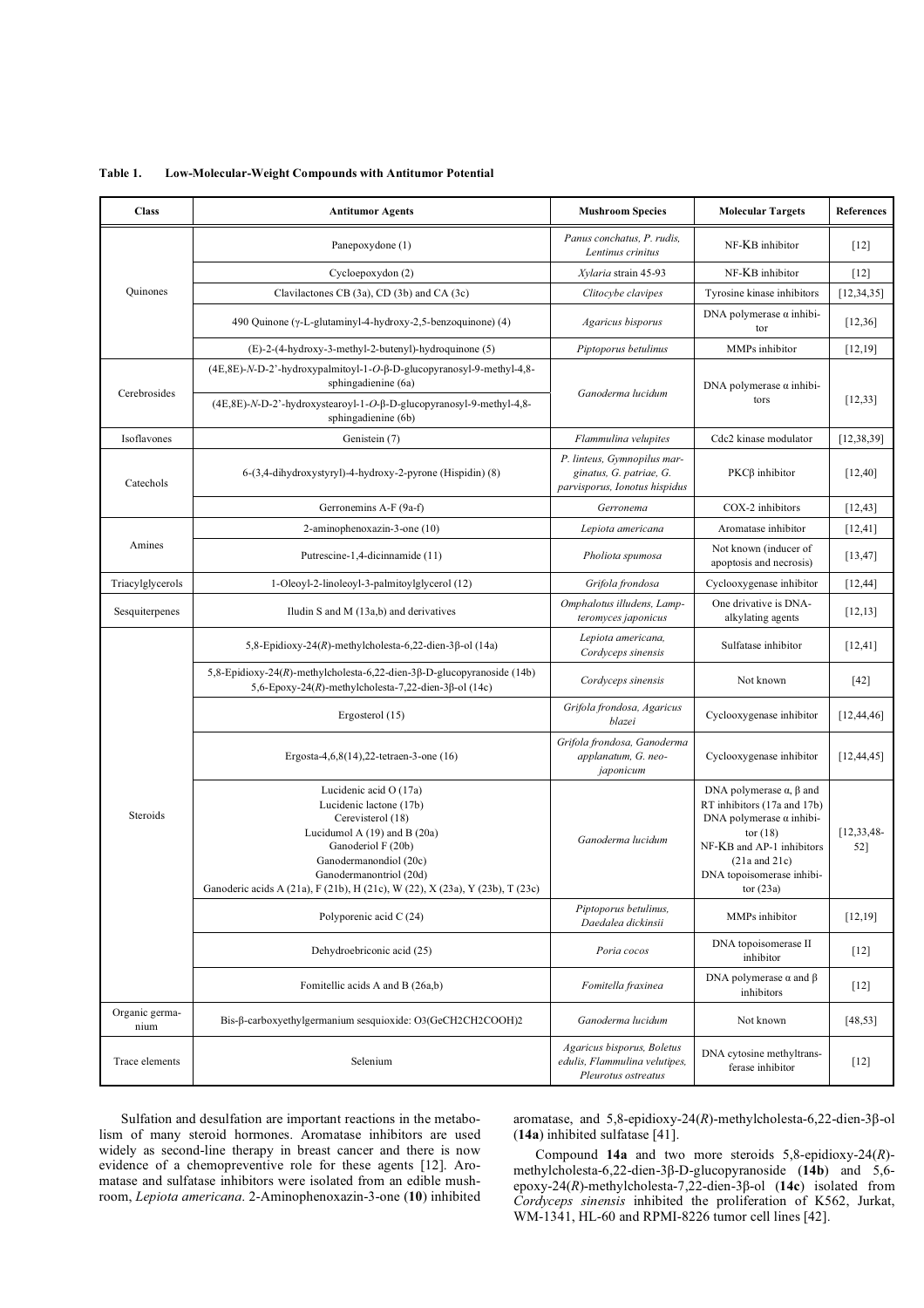**Quinones**



**9a** R= (CH<sub>2</sub>)<sub>12</sub><br>**9b** R= (CH<sub>2</sub>)<sub>2</sub>CH=CH(CH<sub>2</sub>)<sub>7</sub><br>**9d R= (CH<sub>2)14</sub>**<br>**9d R= (CH<sub>2</sub>)<sub>3</sub>CH=CH(CH<sub>2</sub>)<sub>7</sub><br><b>9e R= CH<sub>2</sub>CH=CH(CH<sub>2</sub>)7CH=CH(CH<sub>2</sub>)7<br><b>9f R= (CH<sub>2</sub>)<sub>4</sub>CH=CHCH<sub>2</sub>CH=CH(CH<sub>2</sub>)7**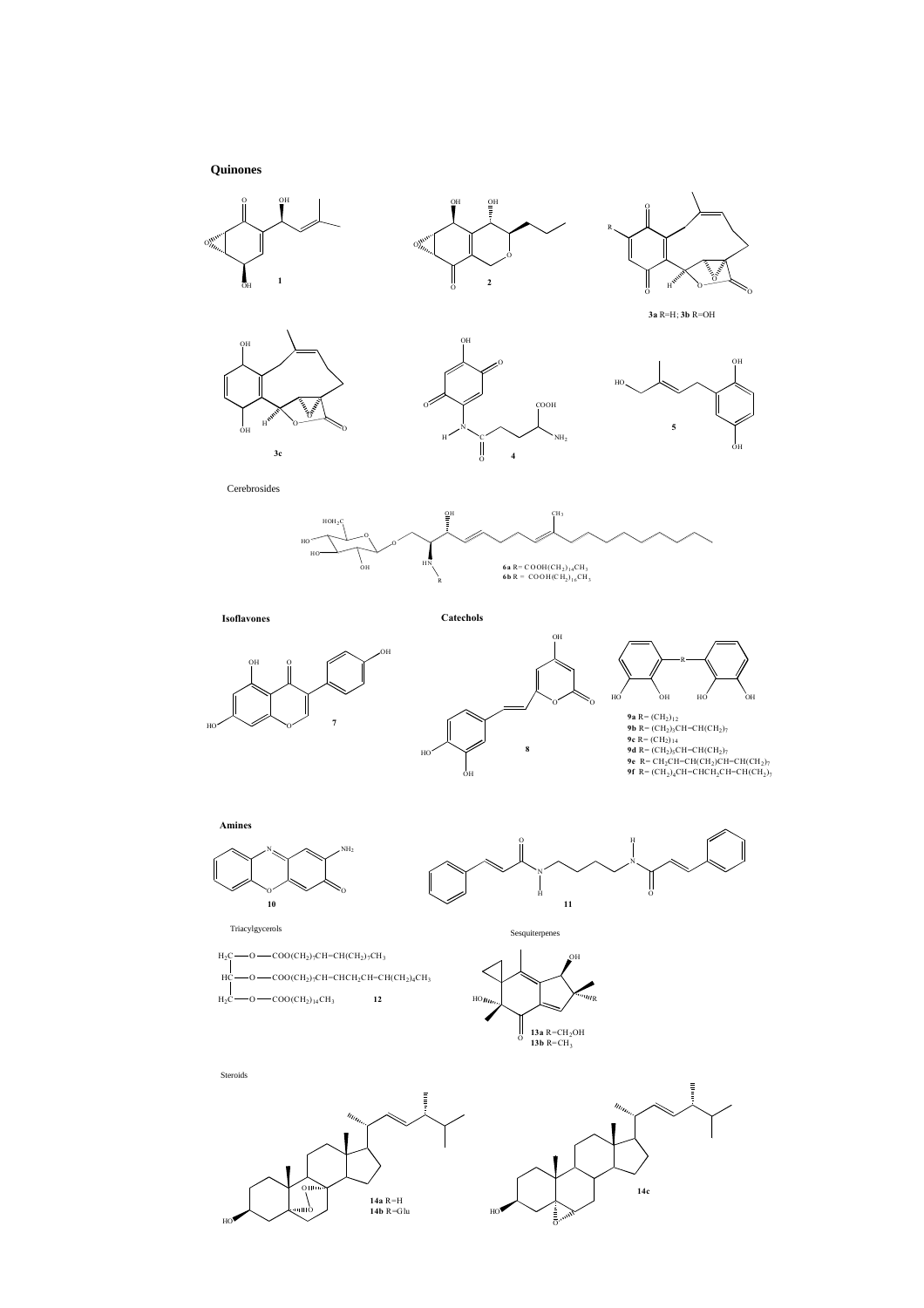

**Fig. (2).** Chemical structure of the low-molecular-weight (LMW) compounds with antitumor potential found in mushrooms.

 It is now well established that the inducible isoform of cyclooxygenase, COX-2, is commonly over-expressed in many solid tumors. Epidemiological studies and clinical trials employing selective and nonselective COX-2 inhibitors indicate that COX-2 is mechanistically involved in colorectal carcinogenesis, gastric carcinoma, breast cancer, and prostate cancer [12]. The gerronemins A-F (**9**) blocked the inducible expression of a hCOX-2 and iNOS promoter driven reporter gene. These compounds were isolated as the cytotoxic components of an extract from a Gerronema species, found in the process of screening for new cytotoxic metabolites from basidiomycetes. Their structures were elucidated by spectro-

scopic techniques, and are composed of a  $C_{12}$ - $C_{16}$  alkane or alkene substituted at both ends by 2,3-dihydroxyphenyl groups [43].

 Other inhibitors of COX-1 and COX-2 enzymes are the compounds **15** ergosterol, **16** ergosta-4,6,8(14),22-tetraen-3-one and **12** 1-oleoyl-2-linoleoyl-3-palmitoylglicerol and were isolated from *Grifola frondosa* [12,44]. Compound **16** was also isolated from *Ganoderma applanatum* and G. *neo-japonicum* [45]. Compound **15** (ergosterol) was additionally isolated from the lipid fraction of *Agaricus brasiliensis* and retarded tumor growth in Sarcoma 180 bearing mice. In studies *in vivo* ergosterol inhibited neovascularisation, being a possible inhibitor of angiogenesis [12,46].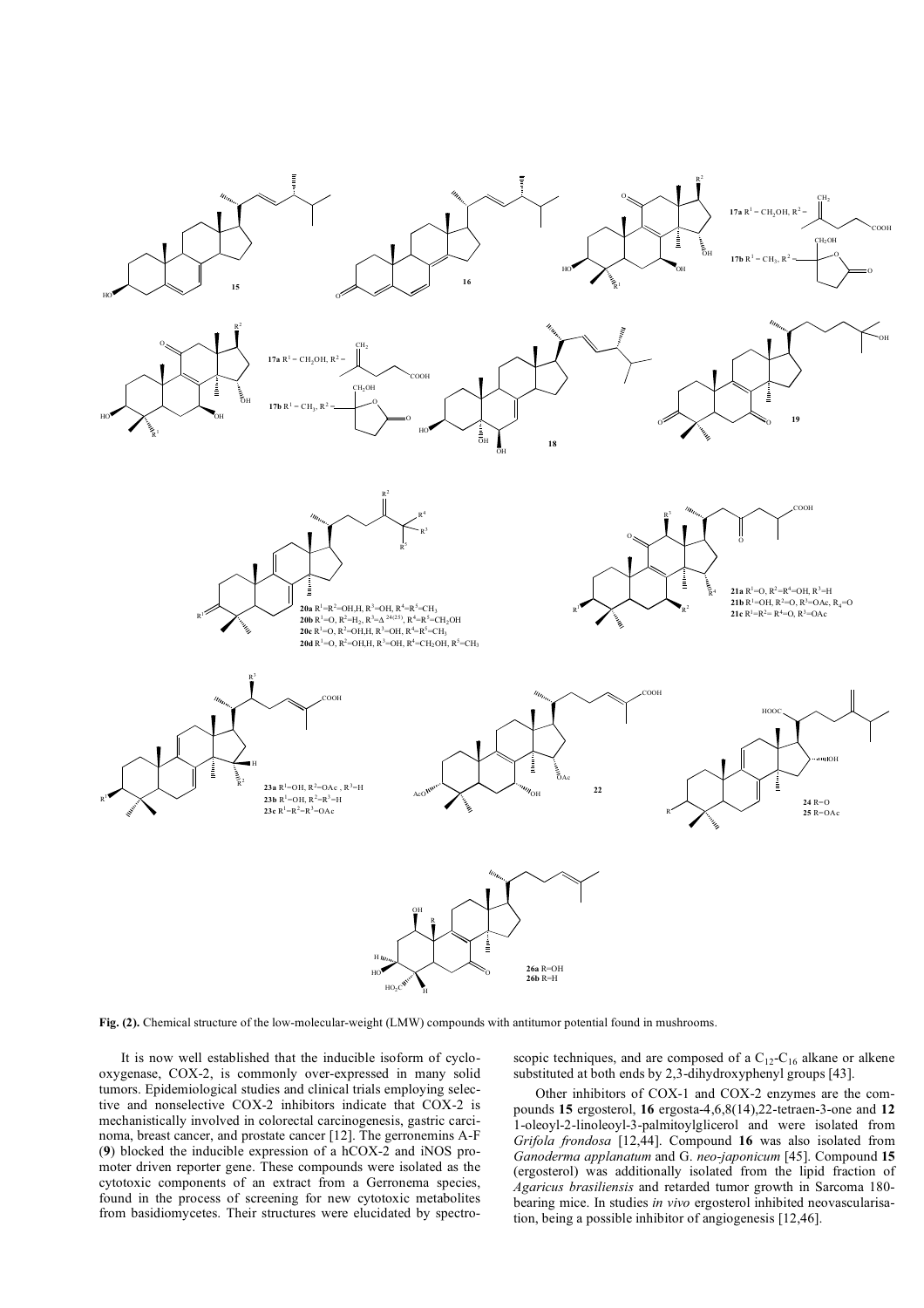*Pholiota spumosa* produces a polyamine (putrescine-1,4-dicinnamide) (**11**) that inhibits the growth of human prostate cancer cell lines, inducing apoptotic cell death. This is mediated, at least partly, by the activation of caspase cascades. At higher doses the mode of cell death was described as necrosis [13,47].

 *Omphalotus illudens* and *Lampteromyces japonicus* produce compounds with potential antitumor properties, as sesquiterpenes illudin S (**13a**) and illudin M (**13b**). Because of its high toxicity, illudin S was not studied further and hemisynthetic derivatives were produced as irofulven, a compound that demonstrates possible anticancer properties against solid tumors, by working as a DNAalkylating agent. In addition, its cytotoxicity seems to be more specifically addressed against malignant cells, having shown less selectivity for normal cells [13]. Irofulven has demonstrated antitumor potential against various human cancer cell lines such as pancreatic carcinoma, colorectal carcinoma, ovarian carcinoma, non-small-cell lung cancer and malignant glioma, amongst others [12].

 *Ganoderma lucidum* is a mushroom with many interesting compounds [13,33]. These include polysaccharides of  $\beta$ -glucan type and proteins such as LZ-8, as it will be discussed in the next section, but also steroids **17-23**. The described antitumor potential of such compounds is similar to that described for  $\beta$ -D-glucans: activators of the NF-kB pathway and modulators of Ras/Erk, cmyc, CREB protein and mitogen-activated protein kinases [12,48]. Lucidenic acid O (**17a**) and lucidenic lactone (**17b**) prevented not only the activities of calf DNA polymerase  $\alpha$  and rat DNA polymerase  $\beta$ , but also those of human immunodeficiency virus type 1 reverse transcriptase. Cerevisterol (**18**), which was reported to be a cytotoxic steroid, inhibited only the activity of DNA polymerase  $\alpha$ [49].

 Ganoderic acids W (**22**), X (**23a**) and Y (**23b**) and lanostanetype triterpenes isolated from spores of *Ganoderma lucidum*, the ganoderic alcohols lucidumol A (**19**) ((24S)-24, 25-dihydro $x$ ylanost-8-ene-3, 7-dione) and lucidumol B (20a) ( $\beta$ ,(24S)-lanosta-7, 9(11)-diene-3β, 24, 25-triol), ganodermanondiol (20c), ganoderiol F (**20b**) and ganodermanontriol (**20d**) have been shown to exert a cytotoxic effect in some tumor cell lines [48]. Ganoderic acid X (**23a**) and ganoderic acid T (**23c**) induced apoptosis in human hepatoma and lung cancer cells, respectively, suggesting that the basic lanostane structure is necessary for the biological activity of purified triterpenes [50]. Treatment of human hepatoma HuH-7 cells with ganodermic acid X (**23a**) caused immediate inhibition of DNA synthesis as well as activation of ERK and JNK nitrogenactivated protein kinases and cell apoptosis. The apoptotic molecular events were elucidated and included degradation of chromosomal DNA, a decrease in the level of Bc1-xL, disruption of mitochondrial membrane, release of cytocrome c into the cytosol and activation of caspase-3. The ability of compound **23a** to inhibit topoisomerases and to sensitize cancer cells to apoptosis makes it an interesting compound in the context of this review [51]. Animal experiments *in vivo* showed that compound **23c** suppressed the growth of human solid tumors xenographed in athymic mice. It was also shown to markedly inhibit the proliferation of a highly metastatic lung cancer cell line (95-D), by apoptosis induction (with reduction of mitochondria membrane potential and release of cytochrome c) and cell cycle arrest at G1 phase [52].

 Ganoderic acid A (**21a**) and H (**21c**) suppressed the growth of MDA-MB-231 cells (highly invasive human breast cancer cells), confirmed by assays of cell proliferation and colony formation, together with assays of invasive behaviour (adhesion, migration and invasion). The compounds mediate their biological effects through the inhibition of the transcription factors AP-1 and NF-kappaB, resulting in the down-regulation of expression of Cdk4 and the suppression of secretion of urokinase-type plasminogen activator (uPA), respectively. Furthermore, the activity of ganoderic acids is linked to the hydroxylation in the position 7 and 15 (compound **23a**) and 3 (compound **23c**) in their triterpene lanostane structure.

 Dehydroebriconic acid (**25**) was found in sclerotia of *Poria cocos*. This compound potently inhibited DNA topo II activity, while moderately inhibited the activities of DNA polymerases  $\alpha$ ,  $\beta$ ,  $\gamma$ ,  $\delta$ ,  $\varepsilon$ ,  $\eta$ ,  $\kappa$ , and  $\lambda$  from mammals, to similar extents. Fomitellic acids A and B (**26**) from the basidiomycete *Fomitella fraxinea*, have selectively inhibited the activities of mammalian DNA polymerases  $\alpha$  and  $\beta$  [12].

 The germanium content of Ganoderma extract is interesting because Ganoderma extract is claimed, like ginseng, to contain a comparatively high content of germanium (Ge), and this metal has been associated with immunomodulatory, antioxidant and antitumor effects [48,53].

 The recognition that selenium has anticancer properties, with the ability of mushrooms to accumulate this element, has created a market niche for selenium-enriched mushrooms (e.g., *Agaricus bisporus*, *Flammulina velutipes*, *Pleurotus ostreatus*). Several mechanisms (including DNA cytosine methyltransferase inhibition, antioxidant protection, enhanced immune surveillance, and inhibition of angiogenesis) have been proposed to account for the anticancer potential of selenium. However, the selective induction of apoptosis in tumor cells may be of special significance [12].

### **3.2. High Molecular Weight Compounds with Antitumor Potential**

 Many, if not all, Basidiomycete mushrooms contain biologically active compounds in fruit bodies, cultured mycelium, or culture broth [8]. Tables **2** and **3** list the type and source of some mushrooms' high-molecular weight compounds with demonstrated antitumor potential. Among these, some polysaccharides and polysaccharide conjugates have been approved in some countries for the clinical treatment of cancer patients. They are "Lentinan" from the fruiting bodies of Shiitake (*Lentinus edodes*), "Schizophyllan" (Sonifilan, SPG) from the culture fluid of Suehirotake (*Schizophyllum commune*), and "Krestin" (PSK), from the cultured mycelium of Kawaratake (*Trametes versicolor*). Lentinan and schizophyllan are pure  $\beta$ -glucans, whereas PSK is a protein bound polysaccharide. The biological activity of these three products is related to their immunomodulating properties, which enhance the person's own defence against various forms of infectious disease. These immunopotentiators, or immunoinitiators, are also referred to as "biological response modifiers" [12,54-56]. In fact, available evidence indicated that the antitumor properties of  $\beta$ -glucans were attributable to enhancement of the numbers and/or functions of macrophages, natural killer (NK) cells, and subsets of T cells, that is, the modulation of both innate and adaptive immunity [21]. Calvacin is a potent antitumor mucoprotein isolated in the 1960s from the giant puffball (*Calvatia gigantean*) fruiting body which causes a prolonged intoxication characterized by anorexia and extreme weight loss [57,58].

 The natural polysaccharides isolated from mushrooms, described as having antitumor potential, include different types of glicosidic linkages (Table **2**), while some are bound to protein or peptide residues such as polysaccharide-protein or -peptide complexes (Table **3**) [13,21,25,56,59]. Data on mushroom polysaccharides, with most belonging to the group of  $\beta$ -glucans, has been collected from more than 650 species representing 182 genera of higher Basidiomycetes [8]. Potential antitumor activity has been described by a wide range of glycans, extending from homopolymers to highly complex heteropolymers (Table **2**). Polysaccharides with antitumor potential from various mushrooms are characterized by their molecular weight, degree of branching, and higher (tertiary) structure. Homoglucans are linear or branched molecules having a backbone composed of  $\alpha$ - or  $\beta$ -linked glucose units (such as  $(1\rightarrow 3)$ ,  $(1\rightarrow 6)$ - $\beta$ -glucans and  $(1\rightarrow 3)$ - $\alpha$ -glucans), and some contain side chains that are attached at different positions. Among them,  $\beta$ -glucans are the most important polysaccharides with antitumor potential. These are glucose polymers that can exist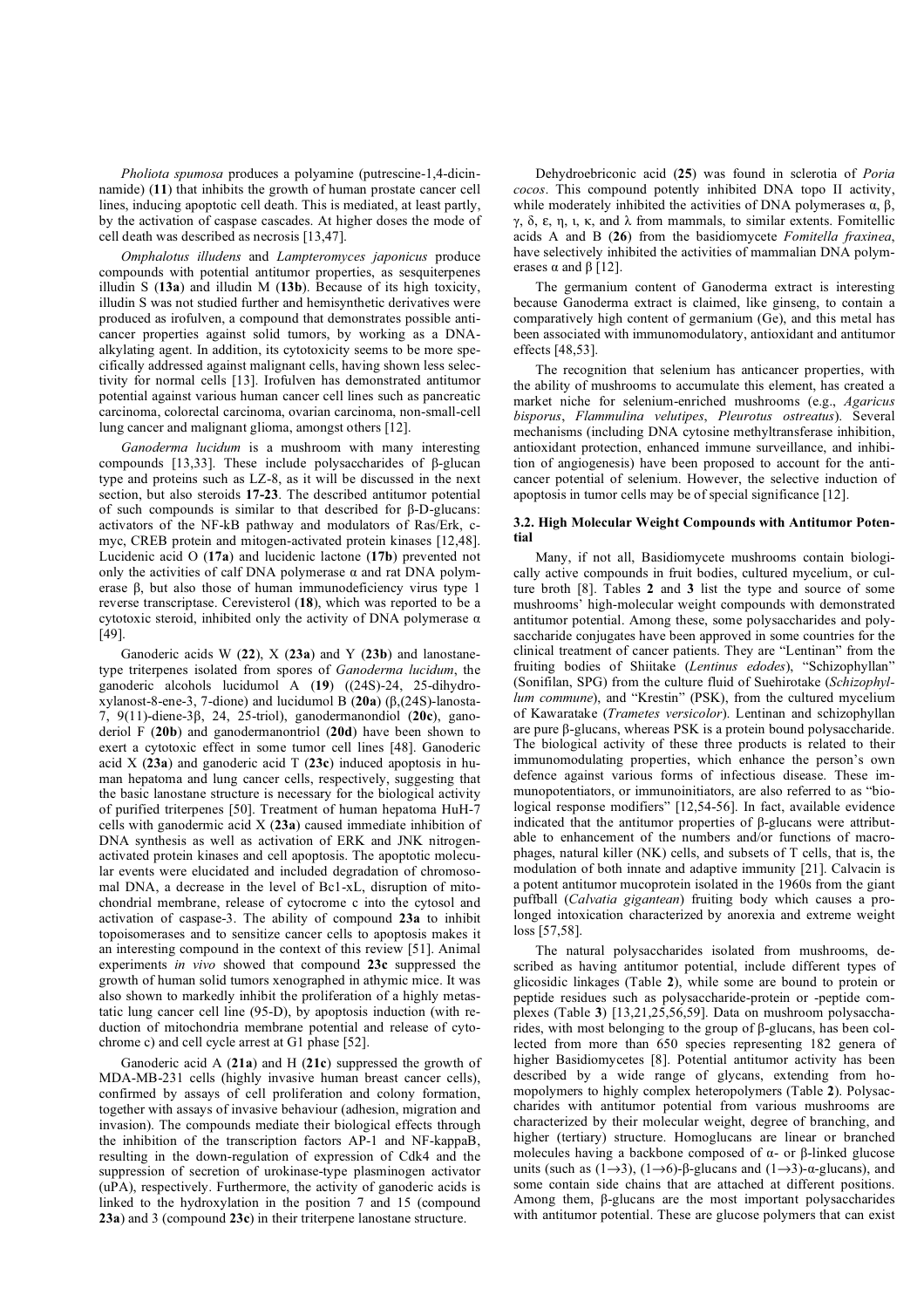| <b>Class</b>       | <b>Antitumor Agents</b>                                                                       | <b>Mushroom Species</b>                                                               | <b>Details</b>                                                                                     | <b>References</b>               |
|--------------------|-----------------------------------------------------------------------------------------------|---------------------------------------------------------------------------------------|----------------------------------------------------------------------------------------------------|---------------------------------|
|                    | Linear $(1\rightarrow 3)$ - $\beta$ -D-glucan                                                 | Auricularia auricula<br>Lyophyllum decastes                                           | Immunomodulator; pre-clinical animal models                                                        | $[56]$                          |
|                    | $(1\rightarrow 3)$ -β-D-glucan with $(1\rightarrow 6)$ -β-D branches:<br>Lentinan             | Lentinus edodes                                                                       | Immuno-enhancing activity; clinical trials (gastric,<br>colorectal, prostate and breast cancers)   | [8, 12, 13, 19, 48, 56, 60, 63] |
|                    | Schizophyllan, SPG                                                                            | Schizophyllum commune                                                                 | Immuno-enhancing activity; clinical trials (gastric,<br>cervical, head and neck cancers)           | [8,12,19,21,48,56]              |
|                    | Grifolan, GRN                                                                                 | Grifola frondosa                                                                      | Immuno-enhancing activity; clinical trials (gastro-<br>intestinal, lung, liver and breast cancers) | [12, 13, 19, 56]                |
|                    | Scleroglucan, SSG                                                                             | Sclerotinia sclerotiorum                                                              | Immunomodulator; clinical trials                                                                   | $[48]$                          |
|                    | Alkali-soluble glucan                                                                         | Pleurotus tuber-regium                                                                | Immunomodulator; in vitro cell lines                                                               | [19]                            |
|                    | Pleuran<br>SCG                                                                                | Pleurotus ostreatus<br>Sparassis crispa                                               | Immunomodulator; pre-clinical animal models<br>Immunomodulator; pre-clinical animal models         | $[64]$<br>[19, 48]              |
|                    | $H-3-B$                                                                                       | Cryptoporus volvatus                                                                  | Immunomodulator; pre-clinical animal models                                                        | $[19]$                          |
|                    | <b>PG101</b>                                                                                  | Lentinus lepideus                                                                     | Immunomodulator; pre-clinical animal models                                                        | $[48]$                          |
| Homoglu-           | <b>GLP</b>                                                                                    | Ganoderma lucidum                                                                     | Immunomodulator; pre-clinical animal models                                                        | $[48]$                          |
| cans               | $(1\rightarrow 3)$ - $\beta$ -D-glucan with $(1\rightarrow 2)$ or $(1\rightarrow 6)$ branches | Pachyman from Poria<br>cocos                                                          | Immunomodulator; pre-clinical animal models                                                        | $[56]$                          |
|                    | Linear (1 $\rightarrow$ 6)- $\beta$ -D-glucan                                                 | Armillariella tabescens<br>Lyophyllum decastes                                        | Immunomodulator; pre-clinical animal models                                                        | [8, 56]                         |
|                    | $(1\rightarrow 6)$ -β-D-glucan with $(1\rightarrow 3)$ -β-D branches:<br>D-fraction           | Agaricus blazei<br>Grifola frondosa                                                   | Immunomodulator; clinical trials (breast, prostate,<br>lung, liver, and gastric cancers)           | [12, 48, 65]                    |
|                    | $(1\rightarrow 6)$ -β-D-glucan with $(1\rightarrow 4)$ - α branches                           | Agaricus blazei                                                                       | Immunomodulator; pre-clinical animal models                                                        | $[56]$                          |
|                    | $(1\rightarrow 3)$ -a-glucan                                                                  | Amanita muscaria<br>Agrocybe aegerita<br>Agaricus blazei<br>Armillariella tabescens   | Immunomodulator; pre-clinical animal models                                                        | [8, 56]                         |
|                    | $(1\rightarrow 3)$ - $\alpha$ -glucan with $(1\rightarrow 6)$ - $\beta$ branches              | Agaricus blazei                                                                       | Immunomodulator; pre-clinical animal models                                                        | $[56]$                          |
|                    | $(1\rightarrow 6)$ - $\alpha$ -glucan with $(1\rightarrow 4)$ - $\alpha$ branches             | Agaricus blazei                                                                       | Immunomodulator; pre-clinical animal models                                                        | [8]                             |
|                    | Arabinoglucan                                                                                 | Ganoderma tsugae                                                                      | Immunomodulator; pre-clinical animal models                                                        | [8, 48, 56]                     |
|                    | Galactomannoglucan                                                                            | Flammulina velutipes,<br>Hohenbuehelia serotina,<br>Leucopaxillus giganteus           | Immunomodulator; pre-clinical animal models                                                        | [8,48,56]                       |
|                    | Galactoxyloglucan                                                                             | Hericium erinaceus                                                                    | Immunomodulator; in vitro cell lines                                                               | [8,48,56]                       |
|                    | Mannogalactoglucan                                                                            | Agaricus blazei<br>Ganoderma lucidum<br>Pleurotus pulmonariu<br>Pleurotus cornucopiae | Immunomodulator; in vitro cell lines                                                               | [8,48]                          |
| Heteroglu-<br>cans | Mannoxyloglucan                                                                               | Grifola frondosa                                                                      | Immunomodulator; pre-clinical animal models                                                        | [8, 48, 56]                     |
|                    | Riboglucan                                                                                    | Agaricus blazei<br>Flammulina velutipes                                               | Immunomodulator; in vitro cell lines                                                               | [8,48,56]                       |
|                    | Xyloglucan                                                                                    | Agaricus blazei<br>Grifola frondosa<br>Polyporus confluens<br>Pleurotus pulmonarius   | Immunomodulator; pre-clinical animal models                                                        | [8,48,56,66]                    |
|                    | Xylogalactoglucan                                                                             | Inonotus obluquus                                                                     | Immunomodulator; in vitro cell lines                                                               | [8, 48, 56]                     |
|                    | $(1\rightarrow 3)$ - $\beta$ -glucuronoglucan                                                 | Ganoderma lucidum                                                                     | Immunomodulator; in vitro cell lines                                                               | [48, 56]                        |
|                    | Arabinogalactan                                                                               | Pleurotus citrinopileatus                                                             | Immunomodulator; pre-clinical animal models                                                        | $[8,56]$                        |
|                    | Fucogalactan                                                                                  | Sarcodon aspratus                                                                     | Immunomodulator; pre-clinical animal models                                                        | [8, 56]                         |
| Glycans            | Fucomannogalactan                                                                             | Dictyophora indusiata<br>Grifola frondosa                                             | Immunomodulator; pre-clinical animal models                                                        | $[8,56]$                        |
|                    | Glucogalactan                                                                                 | Ganoderma tsugae                                                                      | Immunomodulator; pre-clinical animal models                                                        | [8,48,56]                       |
|                    | Mannogalactan                                                                                 | Pleurotus pulmonarius                                                                 | Immunomodulator; in vitro cell lines                                                               | [8,48,56]                       |
|                    | Mannofucogalactan                                                                             | Fomitella fraxinea                                                                    | Immunomodulator; in vitro cell lines                                                               | [8]                             |
|                    | Xylan                                                                                         | Hericium erinaceus                                                                    | Immunomodulator; pre-clinical animal models                                                        | [8, 48, 56]                     |
|                    | Glucoxylan                                                                                    | Hericium erinaceum<br>Pleurotus pulmonarius                                           | Immunomodulator; pre-clinical animal models                                                        | [8, 48, 56]                     |

## **Table 2. High-Molecular-Weight Compounds with Antitumor Potential: Polysaccharides**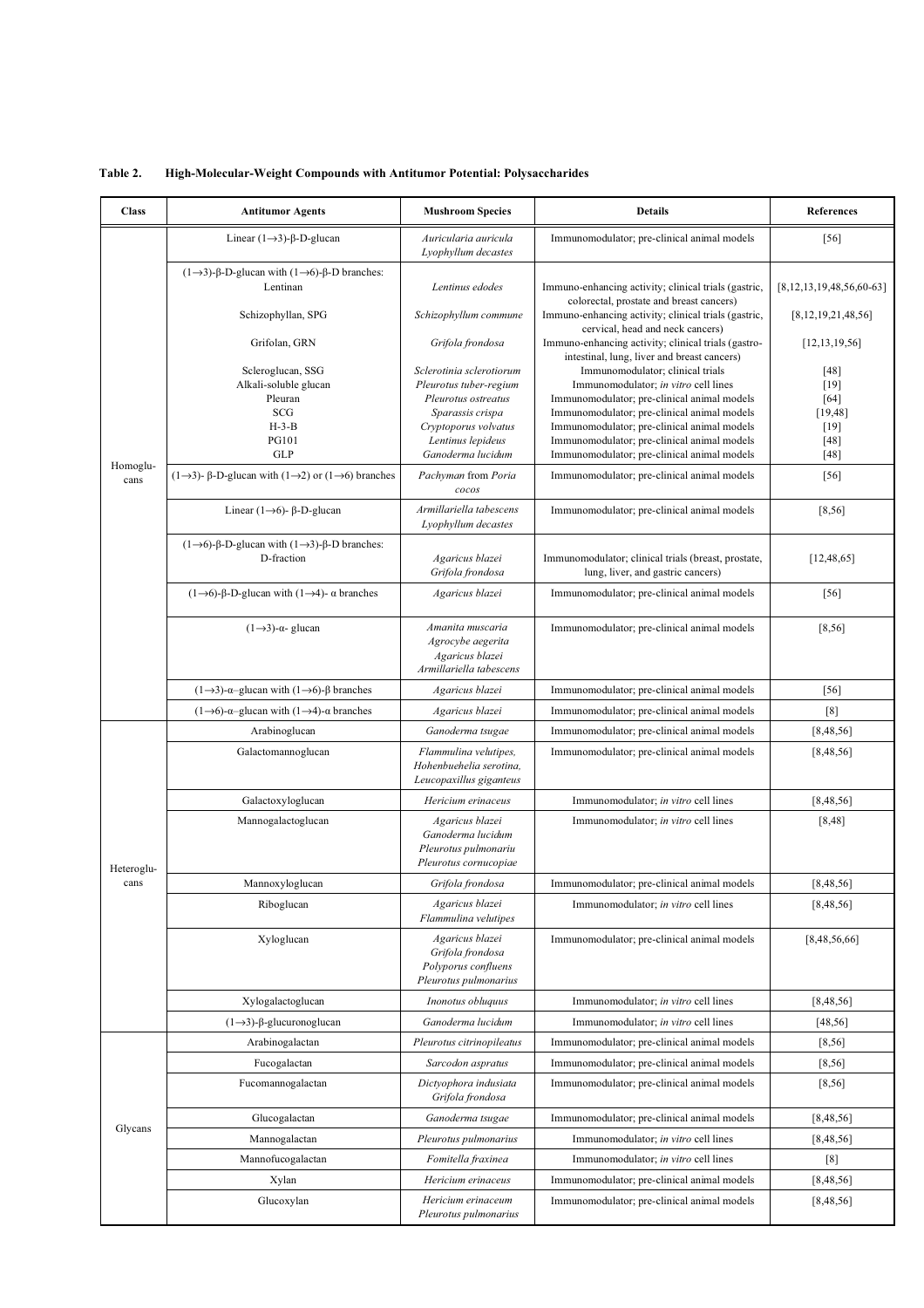**(Table 2) contd….** 

| <b>Class</b> | <b>Antitumor Agents</b>             | <b>Mushroom Species</b> | <b>Details</b>                              | <b>References</b> |
|--------------|-------------------------------------|-------------------------|---------------------------------------------|-------------------|
|              | Mannoglucoxylan                     | Hericium erinaceus      | Immunomodulator; pre-clinical animal models | [8, 48, 56]       |
|              | Mannogalactofucan                   | Grifola frondosa        | Immunomodulator; pre-clinical animal models | [8,48,56]         |
|              | Mannan                              | Dictyophora indusiata   | Immunomodulator; pre-clinical animal models | [8, 56]           |
|              | Glucomannan                         | Agaricus blazei         | Immunomodulator; pre-clinical animal models | [8,48,56]         |
|              | Galactoglucomannan                  | Lentinus edodes         | Immunomodulator; pre-clinical animal models | [48, 56]          |
|              | Galactomannan                       | Morchella esculenta     | Immunomodulator; pre-clinical animal models | $[56]$            |
|              | Tremellastin (Glucuronoxylomannans) | Tremella fuciformis     | Immunomodulator; pre-clinical animal models | [19]              |

### **Table 3. High-Molecular-Weight Compounds with Antitumor Potential: Glycoproteins and Proteins**

| <b>Class</b>                                               | <b>Antitumor Agents</b>           | <b>Mushroom Species</b>                                                                                        | <b>Details</b>                                                                                                               | <b>References</b>            |
|------------------------------------------------------------|-----------------------------------|----------------------------------------------------------------------------------------------------------------|------------------------------------------------------------------------------------------------------------------------------|------------------------------|
|                                                            | <b>ATOM</b>                       | Agaricus blazei                                                                                                | Immunomodulator; pre-clinical animal models                                                                                  | [48]                         |
|                                                            | $AB-FP$                           | Agaricus blazei                                                                                                | Immunomodulator; clinical trials                                                                                             | [8,66]                       |
| Glycoproteins (Polysac-<br>charide-protein com-            | <b>PSPC</b>                       | Tricholoma lobayense                                                                                           | Immunomodulator; pre-clinical animal models                                                                                  | [48, 67]                     |
| plexes)                                                    | Galactoxyloglucan-protein complex | Hericinum erinaceus                                                                                            | Immunomodulator: in vitro cell lines                                                                                         | [19]                         |
|                                                            | Glucoxylan-protein complex        | Hericium caput-medusae                                                                                         | Immunomodulator; in vitro cell lines                                                                                         | [19]                         |
|                                                            | Ganoderans                        | Ganoderma lucidum                                                                                              | Immunomodulator: in vitro cell lines                                                                                         | [19]                         |
| Glycopeptides (Polysac-<br>charide-peptide com-<br>plexes) | <b>PSP</b>                        | Trametes versicolor                                                                                            | Immuno-enhancing activity; clinical trials                                                                                   | [12, 13, 19, 31, 48, 56, 68] |
|                                                            | PSK or krestin                    | Trametes versicolor                                                                                            | Immuno-enhancing activity; clinical trials<br>(head, neck, upper gastro-intestinal, colorectal,<br>lung, and breast cancers) | [8,12,13,19,31,48,68]        |
|                                                            | $KS-2$                            | Lentinus edodes                                                                                                | Immunomodulator; in vitro cell lines                                                                                         | [19,60]                      |
|                                                            | Glycopeptide complexes            | Ganoderma lucidum                                                                                              | Immunomodulator; pre-clinical animal models                                                                                  | [33, 48]                     |
| Proteoglycans                                              | <b>GLIS</b>                       | Ganoderma lucidum                                                                                              | Immunomodulator; pre-clinical animal models                                                                                  | [48]                         |
|                                                            | PL                                | <b>Phellinus linteus</b>                                                                                       | Immunomodulator; pre-clinical animal models                                                                                  | [48, 69]                     |
| Mixture of polysaccha-<br>rides and lignin                 | <b>LEM</b>                        | Lentinus edodes                                                                                                | Immunomodulator; pre-clinical animal models                                                                                  | [19,60]                      |
|                                                            | Flammulin                         | Flammulina velutipes                                                                                           | Immunomodulator: in vitro cell lines                                                                                         | [19,70]                      |
|                                                            | Protein LZ8                       | Ganoderma lucidum                                                                                              | Immunomodulator; pre-clinical animal models                                                                                  | [19, 48, 71]                 |
| Proteins                                                   | Clitocypin                        | Clitocybe nebularis                                                                                            | Cysteine proteinase inhibitor; in vitro enzy-<br>matic inhibition assays                                                     | [72, 73]                     |
|                                                            | Lectins                           | Agaricus bisporus, Boletus sa-<br>tanas, Grifola frondosa,<br>Tricholoma mongolicum, Vol-<br>variella volvacea | Immunomodulator and antiproliferative; in<br>vitro cell lines                                                                | $[71]$                       |
| RNA-protein complex                                        | $FA-2-h-Md$                       | Agaricus blazei                                                                                                | Immunomodulator: in vitro cell lines                                                                                         | $[19]$                       |

as a non-branched  $(1\rightarrow 3)$ - $\beta$ -linked backbone or as a  $(1\rightarrow 3)$ - $\beta$ linked backbone with  $(1\rightarrow 6)$ - $\beta$ -branches, occurring as a primary component in the cell walls of higher fungi in great amounts [48]. It was described that  $\beta$ -(1 $\rightarrow$ 3) linkages in the main chain of the glucan and additional  $\beta$ -(1–6) branch points are needed for antitumor properties. The  $\beta$ -glucans containing mainly (1 $\rightarrow$ 6) linkages have less activity. Besides the degree of branching, molecular weight, number of substituents, as well as ultrastructure, including the presence of single and triple helices, significantly affect the biological activities of  $\beta$ -glucans. Higher antitumor potential seems to be correlated with higher molecular weight [8], lower level of branching and greater water solubility of  $\beta$ -glucans. However, the high branched MD-fraction from *G. frondosa* has been shown to have high antitumor potential [19].

 Lentinan is a high molecular weight (about one million) homopolysaccharide in a triple helix structure, with linear chains consisting of  $(1-3)$ - $\beta$ -Dglucopyranosyl (Glcp) residues with two  $\beta$ - $(1-$ 6)-linked Glcp branchings for every five  $\beta$ -(1-3)-Glcp residues [60]. This homoglucan from *L. edodes* has been studied in pre-clinical animal models and human clinical practice, and has been described as simultaneously demonstrating antitumor intrinsic activity and prophylactic ability. This compound is currently approved for the treatment of gastric cancer in Japan. Lentinan administered directly into tumors decreased the ratio of suppressor–inducer T cells and suppressor T cells tended to increase the ratio of cytotoxic T cells (CTLs) and IL-2 production of lymph node lymphocyte [61]. It has been shown to augment the activities of NK cells, lymphokineactivated killer cells and CTLs. It can also activate macrophage differentiation and increases response in delayed-type hypersensitivity against tumor antigen [48]. The single inconvenience comes from poor oral absorption, requiring administration by injection. Nonetheless, this molecule is of interest as adjunct therapy in cancer to induce cytostatic effects [13]. In clinical studies for anticancer properties, lentinan has been described as prolonging the overall survival of cancer patients, especially those with gastric and colorectal carcinomas, metastatic prostate and breast cancer [62,63].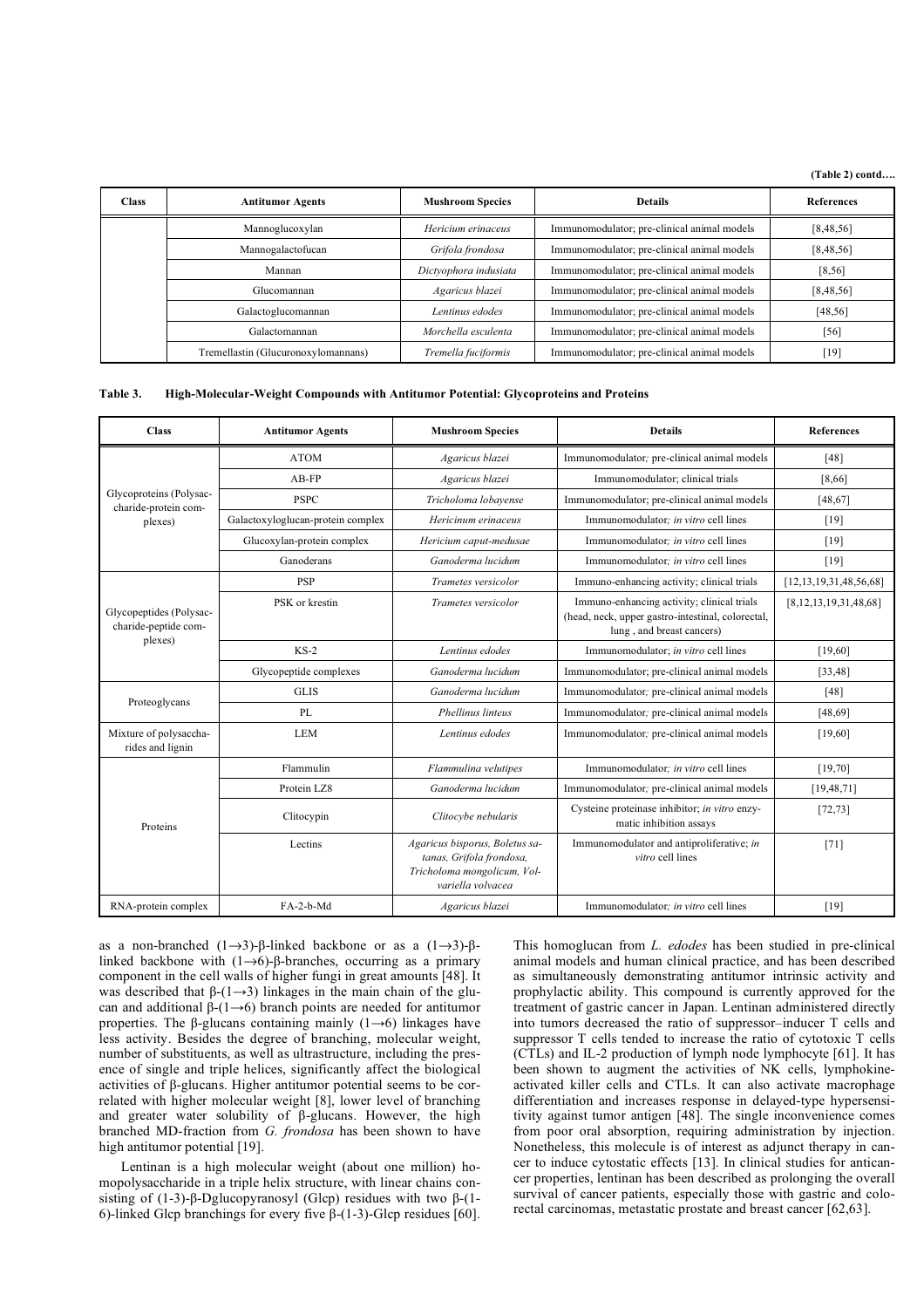SPG from *Schizophyllum commune* showed antitumor activity against both the solid and ascite forms of Sarcoma 180, as well as against the solid form only of sarcoma 37, Erlich sarcoma, Yoshida sarcoma and Lewis lung carcinoma [8]. It has also increased cellular immunity by restoring suppressed killer-cell activity to normal levels in mice with tumors [21]. Human clinical studies claimed the benefit of treating with schizophyllan patients presenting recurrent and inoperable gastric cancer, stage 2 cervical cancer, and advanced cervical carcinoma [8]. SPG has also been shown to increase overall survival of patients with head and neck cancers [48]. Additionally, it is also used as assistant immunotherapy in the treatment of gastric cancer [12].

 Grifolan from *Grifola frondosa* showed antitumor potential in gastrointestinal, lung, liver and breast cancers [13]. This compound is a macrophage activator which augments cytokine production without dependence on endotoxins. Additionally, it enhances the mRNA level of IL-6, IL-1 and TNF (tumor necrosis factor)- $\alpha$  of macrophages.

 SSG, a homoglucan from *Sclerotinia sclerotiorum*, induces the development of TH1 cells via the IL-12 pathway. SCG from *Sparassis crispa* enhances the hematopoietic response [48].

Pleuran  $(\beta-1,3-D-glucan)$  isolated from the oyster mushroom *Pleurotus ostreatus* has been proven to decrease the development of precancerous aberrant crypt foci lesions in the colon, when studied in the male Wistar rat [64].

 PG101 from *Lentinus lepideus* can recover the radiationdamaged bone marrow system very efficiently, increasing the levels of IL-1 $\beta$ , IL-6, granulocyte macrophage-colony stimulating factor (GM-CSF) and reducing the level of TNF- $\alpha$  [48].

 The maitake D-fraction is a relatively new compound, and there are a number of clinical trials in breast, prostate, lung, liver, and gastric cancers underway in the United States and Japan. Most of these are at an early clinical stage (phase I/II) [65].

 Heteroglucan side chains contain arabinose, galactose, mannose, ribose, xylose or glucuronic acid, and may have different combinations [8]. For example, a xyloglucan (Xyl:Glc, molar ratio  $= 2:10$ ) containing 9% protein obtained by fractionation and purification of *Agaricus blazei* extract showed significant activity against Sarcoma 180 in mice [66]. Another large group of bioactive polysaccharides is called glycans, which contain units other than glucose in their backbone. They are classified as galactans, fucans, xylans, and mannans by the individual sugar components in the backbone [48]. Unlike  $\beta$ -(1 $\rightarrow$ 3)-glucans,  $\alpha$ -(1 $\rightarrow$ 3)-glucuronoxylomannans, which are characteristic of jelly mushrooms, are not strongly dependent on molecular weight [8]. Galactomannan from *Morchella esculenta* enhances macrophage activation, increasing nuclear factor kappa B (NF-kB)-directed luciferase expression in THP-1 human monocytic cells. Fucogalactan, from *Sarcodon aspratus,* increase the release of TNF- $\alpha$  and NO in macrophages of mice *in vitro* [48].  $\beta$ -(1-2)-;  $\beta$ -(1-2)-Glucomannan is a polysaccharide active against Sarcoma 180, separated from the liquid cultured mycelium of *Agaricus blazei* [8].

 In some mushroom species, polysaccharides are covalently bound to proteins or peptides as polysaccharide-protein or -peptide complexes which also showed antitumor potential (Table **3**). Glycoproteins are polysaccharide-protein complexes and such compounds in mushrooms include  $\beta$ -glucan-protein,  $\alpha$ -glucan-protein and heteroglycan-protein complexes. An example is a polysaccharide-protein complex (PSPC) isolated from the culture filtrates of the edible mushroom, *Tricholoma lobayense,* by ethanol precipitation. PSPC contained 40% polysaccharide which consisted of galactose, glucose, mannose, fucose, arabinose and rhamnose, and 30.05% protein which was composed of 15 amino acids including aspartic, glutamic and other acidic amino acids. This glycoprotein could restore and increase phagocytic function of macrophages of the tumor-bering mice [48,67]. Another example is ATOM from *Agaricus blazei*. It has been suggested that the tumor growth inhibitory effect of ATOM is apparently due to immunological hostmediated mechanisms so that it is caused by increasing the number of peritoneal macrophages, the phagocytosis of polystyrene latex beads and the proportion of the third component of complement (C3)-positive fluorescent cells in the tumor-bearing mice [48]. A liquid medium filtrate separated from the mycelium after submerged cultivation of *A. blazei* contained mannan-protein complex (AB-FP) with a molecular weight of 105–107 Da and a small amount of glucose, galactose, and ribose. The yield of AB-FP was 575 mg/l liquid medium filtrate, and it was described as possessing significant antitumor activity after animal studies and in clinical experience [8,66].

 Glycopeptides are a group structurally similar to glycoproteins but with a smaller chain of amino acids. PSP and PSK are examples of this class of compounds with antitumor properties. Both products are obtained from the extraction of *Trametes versicolor* mycelia. PSK and PSP are Japanese and Chinese products, respectively. Both products have similar physiological activities but are structurally different. PSK and PSP are produced from CM-101 and Cov-1 strains of *T. versicolor*, respectively. Both products are obtained by batch fermentation. PSK fermentation lasts up to 10 days, whereas PSP production involves a 64h culture. PSK is recovered from hot water extracts of the biomass by salting out with ammonium sulfate, whereas PSP is recovered by alcoholic precipitation from the hot water extract [31]. PSK is 1,3 and 1,6-monoglucosyl branched  $1,4$ - $\beta$ -D-glucan binding to aspartic, glutamic and other acidic amino acids. PSP resembles the PSK structure but is richer in glutamic and aspartic acids [48]. The presence of fucose in PSK and of rhamnose and arabinose in PSP distinguishes the compounds [19]. There have been several decades of successful clinical trials using PSK to treat head and neck, upper gastro-intestinal, colorectal, and lung cancers with some reported success in treating breast cancer as well [68]. While PSK has been almost exclusively developed and tested in Japan, PSP, in contrast, is a product of China and continues to be assessed for efficacy safety by their scientists and oncologists. Many Phase III clinical trials of PSP combined with conventional therapies have demonstrated significant benefits against cancers of the stomach and lung [12]. Both compounds are of great interest as adjuvants of cancer chemotherapy and radiotherapy. They improve regular therapeutic efficacy and tolerance (reduction of side effects), slow down tumor growth and tend to prevent metastasis. On a general point of view, global patient health status is significantly improved in gastric, intestinal and lung cancer. The precise molecular mechanism of action of PSP and PSK is still not elucidated. Nonetheless, these compounds most likely act through the enhancement of the immune system (increasing the number of immune cells and facilitated CDs and cytotoxic T-cell infiltration of tumors) more than via direct cytotoxic effects [13,31,48]. KS-2 from *L. edodes* is another example of the peptide–polysaccharide complex with antitumor properties [60].

 Proteoglycans are another class of glycoproteins but heavily glycosylated. They consist of a core protein with one or more coavalently attached glycosaminoglycan chain(s) [48]. An example is GLIS from *Ganoderma lucidum* and PL from *Phellinus linteus*. GLIS contains carbohydrates and protein in a ratio of 11.5:1 so that the carbohydrate portion is formed by seven different monosaccharides, predominantly D-glucose, D-galactose, and D-mannose in the molar ratio of 3:1:1. It is a B-cell stimulating factor [48]. The acidic proteoglycan (PL) was shown to be a  $(1,6)$  branched type  $(1,3)$ glycan containing a mixture of monosaccharide including mannose, glucose, arabinose and xylose with both  $\alpha$ - and  $\beta$ -link-ages, and a variety of amino acids including aspartic acid, glutamic acid, alanine, glycine and serine [69]. PL can modulate circulating cytokine responses in lippolysaccharide (LPS)-treated mice and the *in vivo* administration of this compound decreased IL-2 and TNF- $\alpha$ production in splenocytes and enhanced cell apoptosis in macro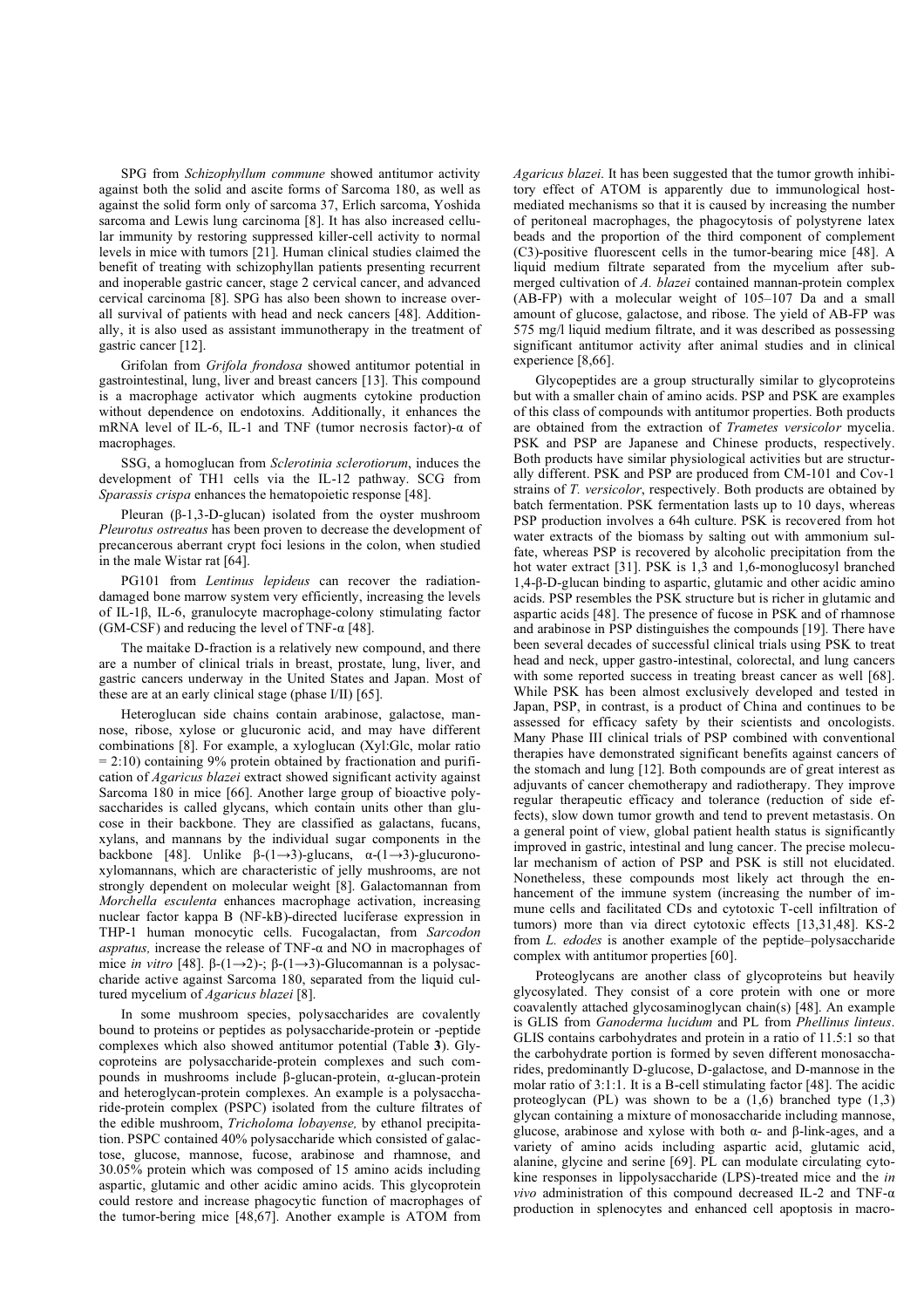phages and lymphocytes stimulated with LPS *in vitro*. The inhibitory effect of PL on the growth of MCA-120 tumor cells was associated with its immunoregulating properties including the induction of IL-12 and interferon (IFN)- $\gamma$  production, leading to a TH1 dominant state [48]. LEM is a mycelial extract preparation of *L. edodes* harvested before the cap and stem grow, which also revealed antitumor potential [19]. It is a heteroglycan–protein conjugate containing 24.6% protein and 44% sugars, comprising mostly pentoses as well as glucose and smaller amounts of galactose, mannose and fructose. It also contains nucleic acid derivatives, B complex vitamins, ergosterol, eritadenine (an anticholesteremic amino acid) and water-soluble lignins [60].

 Besides polysaccharides, several proteins identified in mushrooms have been described as having antitumor activity, including flammulin from *Flammulina velutipes*, protein LZ8 from *Ganoderma lucidum*, clitocypin from *Clitocybe nebularis*, and lectins from different species (Table **3**). The antitumor protein Flammulin comprises large amounts of aspartic acid, a higher number of arginine residues than of lysine residues, and no methionine [70]. LZ-8, a fungal immunomodulatory protein, is a potent T-cell activator, mediating its effects via cytokine regulation of integrin expression [48]. It has a sequence of 110 amino acid residues which is blocked at the *N*-terminus by *N*-acetylation and has less than 2% carbohydrate [71]. Clitocypin is a novel cysteine proteinase inhibitor and is the first to be characterized from higher fungi. Its sequence of 150 amino acid residues,  $M = 16.9$  kDa, contains no cysteine or methionine [72,73]. Lectins are storage proteins exhibiting a diversity of chemical characteristics. Some of them are monomeric, whereas others are dimeric, trimeric or tetrameric. Their molecular weights range from 12 to 190 KDa, with sugar contents from 0 to 18%. Carbohydrate specificities involve mainly galactose, lactose and *N*acetylgalactosamine. A small number of mushroom lectins are specific for fucose, raffinose, *N*-glycolyneuraminic acid and *N*-acetyl-D-lactosamine. Several lectins have been described as having potential antitumor/cytotoxic activities, particularly against the human colon cancer cell lines HT29 and Caco-2 and breast cancer cell line MCF-7 (lectins from *Agaricus bisporus*), HeLa cells (lectins from *Grifola frondosa*), mouse mastocytoma P815 cells (lectins from *Tricholoma mongolicum*) and sarcoma S-180 cells (lectins from *Volvariella volvacea*). Additionally, lectins from *Boletus satanas*  induced the release of tumor necrosis factor- $\alpha$  from mononuclear cell cultures [71].

### **CONCLUDING REMARKS**

 It is estimated that 50% of the annual 5 million metric tons of cultivated mushrooms might contain functional or medicinal properties, which may be used as a source of biologically and physiologically active substances [32]. Therefore, it is very important the isolation, structural characterization and classification of compounds from mushrooms with potential antitumoral properties. Higher fungi may provide potent compounds with potential to be used in the prevention and treatment of cancer. However, most of the research here reviewed is relatively recent and has been based on tumor cell line or animal models. Only little work has been performed at the level of clinical trials in patients. Therefore, despite the promising published data, more work needs to be carried out to clarify the real use of mushrooms, or their isolated compounds, in the prevention and treatment of cancer.

## **ACKNOWLEDGEMENTS**

 The authors are grateful to Fundação para a Ciência e a Tecnologia (FCT, I&D 4040/2007), FEDER and POCI for financial support. J.A. Vaz also thanks FCT for the BD/43653/2008 PhD grant. IPATIMUP is an Associate Laboratory of the Portuguese Ministry of Ministry of Science, Technology and Higher Education and is partially supported by FCT, the Portuguese Foundation for Science and Technology.

#### **REFERENCES**

- [1] Siro, I.; Kapolna, E.; Kapolna, B.; Lugasi, A. Functional food. Product development, marketing and consumer acceptance-A review. *Appetite,* **2008**, *51,* 456-467.
- [2] Hasler, C.M. Functional foods: their role in disease prevention and health promotion. *Food Technol.*, **1998**, *52*, 63-70.
- [3] Andlauer, W.; Furst, P. Nutraceuticals: a piece of history, present status and outlook. *Food Res. Int.*, **2002**, *35*, 171-176.
- [4] Baker, J.T.; Borris, R.P.; Carte, B.; Cardell, G.A.; Soejarto, D.D.; Gragg, G.M.; Gupta, M.P.; Iwn, M.M.; Madulid, D.R.; Tyler, V.E. Natural product drug discovery and development: new perspective on international collaboration. *J*. *Nat. Prod.*, **1995**, *58*, 1325-1357.
- [5] Donadio, S.; Monciardini, P.; Alduina, R.; Mazza, P.; Chiocchini, C.; Cavaletti, L.; Sosio, M.; Puglia, A.M. Microbial technologies for the discovery of novel bioactive metabolites. *J. Biotechnol.*, **2002**, *99*, 187-198.
- [6] Mizuno, T. Bioactive biomolecules of mushrooms: Food function and medicinal effect of mushroom fungi. *Food Rev. Int.*, **1995**, *11*, 7-21.
- [7] Wasser, S.P. New and noteworthy species of the genus *Agaricus*  L.: Fr. emend. Karst. from Israel. *Documents Mycologiques*, **1995**, 25, *(98-100),* 469-478.
- [8] Wasser, S.P. Medicinal mushrooms as a source of antitumor and immunomodulatory polysaccharides. *Appl. Microbiol. Biotechnol.*, **2002**, *60*, 258-274.
- [9] Wasser, S.P.; Weis, A. Medicinal properties of substances occurring in higher Basidiomycetes mushrooms: current perspectives (review). *Int. J. Med. Mushrooms*, **1999**, *1*, 31-62.
- [10] Hawksworth, D.L. Mushrooms: the extent of the unexplored potential. *Int. J. Med. Mushrooms*, **2001**, *3*, 333-337.
- [11] Liu, F.; Ooi, V.; Chang, S.T. Antitumor components of the culture filtrates from *Tricholoma* sp. *J. Microbiol. Biotechnol.*, **1995**, *11*, 486-490.
- [12] Zaidman, B.; Yassin, M.; Mahajana, J.; Wasser, S.P. Medicinal mushroom modulators of molecular targets as cancer therapeutics. *Appl. Microbiol. Biotechnol.*, **2005**, *67*, 453-468.
- [13] Poucheret, P.; Fons, F.; Rapior, S. Biological and pharmacological activity of higher fungi: 20-year retrospective analysis. *Mycologie,*  **2006***, 27*, 311-333.
- [14] Pujol, V.; Seux, V.; Villard, J. Research of antifungal substances secreted by higher fungi in culture. *Ann. Pharm. Fr.*, **1990**, *48*, 17- 22.
- [15] Clericuzio, M.; Piovano, M.; Chamy, M.C.; Garbarino, J.A.; Milanesio, M.; Viterbo, D.; Vidari, G.; Vita; Finzi, P. Structural characterization of metabolites from *Pholiota spumosa* (Basidiomycestes). *Croat. Chem. Acta*, **2004**, *77*, 605-611.
- [16] Ooi, V.E.; Liu, F. Immunomodulation and anticancer activity of polysaccharide-protein complexes. *Curr. Med. Chem.*, **2000**, *7*, 715-729.
- [17] Ajith, T.A.; Janardhanan, K.K. Indian medicinal mushrooms as a source of antioxidant and antitumor agents. *J. Clin. Biochem. Nutr.*, **2007**, *40*, 157-162.
- [18] Wasser, S.P.; Weis, A.L. Therapeutic effects of substances occurring in higher Basidiomycetes mushrooms: a modern perspective. *Crit. Rev. Immunol.*, **1999**, *19*, 65-96.
- [19] Lindequist, U.; Niedermeyer, T.H.J.; Julich W.-D. The Pharmacological potential of mushrooms. *eCAM*, **2005**, *2*, 285-299.
- [20] Kellof, G.J.; Sigman, C.C. *Intervention and Chemoprevention of Cancer*. CCS Associates, Mountain View, CA, USA, **2000**.
- [21] Borchers, A.; Keen, C.L.; Gershwin, M.E. Mushrooms, tumors, and immunity: an update. *Exp. Biol. Med.*, **2004**, *229*, 393-406.
- [22] Haak-Frendscho, M.; Kino, K.; Sone, T.; Jardieu, P. Ling Zhi-8: a novel T cell mitogen induces cytokine production and upregulation of ICAM-1 expression. *Cell. Immunol.*, **1993**, *150*, 101-113.
- [23] Gan, K.H.; Fann, Y.F.; Hsu, S.H.; Kuo, K.W.; Lin, C.N. Mediation of the cytotoxicity of lanostanoids and steroids of *Ganoderma tsugae* through apoptosis and cell cycle. *J. Nat. Prod.*, **1998**, *61*, 485-487.
- [24] Eo, S.K.; Kim, Y.S.; Lee, C.K.; Han, S.S. Antiviral activities of various water and methanol soluble substances isolated from *Ganoderma lucidum*. *J. Ethnopharmacol.*, **1999**, *68*, 129-136.
- [25] Mattila, P.; Suonpää, K.; Piironen, V. Functional properties of edible mushrooms. *Nutrition*, **2000**, *16*, 694-696.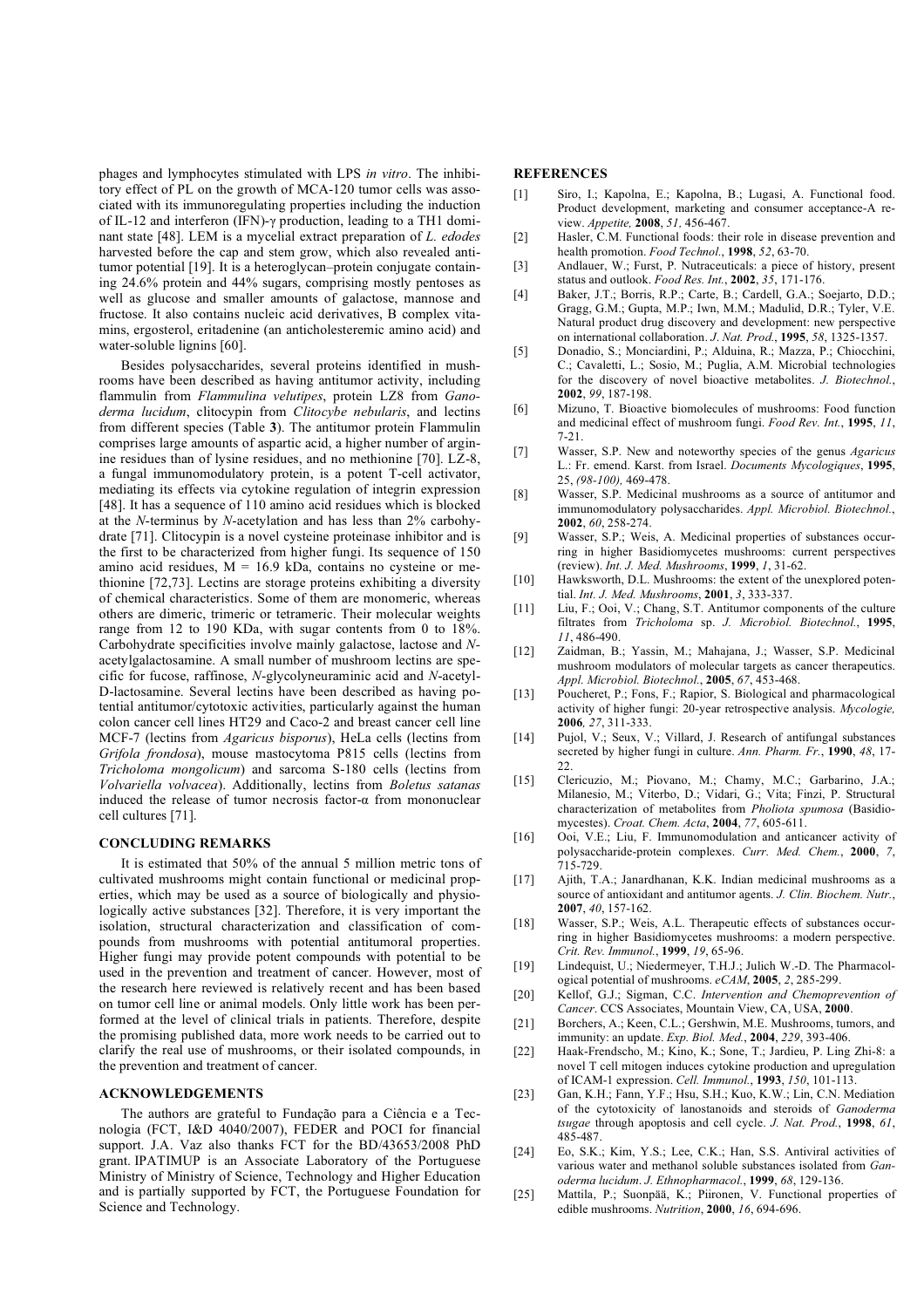- [26] Hatvani, N. Antibacterial effect of the culture fluid of *Lentinus edodes* mycelium grown in submerged liquid culture. *Int. J. Antimicrob. Agents*, **2001**, *17*, 71-74.
- [27] Bose, S.R. Campestrin, the antibiotic of *Psalliota campestris*. *Nature*, **1955**, *175*, 468-472.
- [28] Hikino, H.; Ishiyama, M.; Suzuki, Y.; Konno, C. Isolation and hypoglicemic activity of ganoderan A and B, glycans of *Ganoderma lucidium* fruit bodies. *Planta Med.*, **1985**, *54*, 339-343.
- [29] Harttig, U.; Anke, T.; Scherer, A.; Steglich, W. Leaianafulvene, a sesquiperpenoid fulvene derivative from cultures of *Mycena leaiana*. *Phytochemistry*, **1990**, *29*, 3942-3944.
- [30] Sarkar, S.; Koga, J.; Whitley, R.J.; Chatterjee, S. Antiviral effect of the extract of cultured medium of Lentinus edodes mycelia on the replication of Herpes simplex virus type I. *Antiviral Res.*, **1993**, *20*, 293-303.
- [31] Cui, J.; Chisti, Y. Polysaccharopeptides of Coriolus versicolor: physiological activity, uses, and production. *Biotechnol. Adv.*, **2003**, *21*, 109-110.
- [32] Cheung, L.M.; Cheung, P.C.K.; Ooi, V.E.C. Antioxidant activity and total phenolics of edible mushroom extracts. *Food Chem*., **2003**, *81*, 249-255.
- [33] Paterson, R.R.M. Ganoderma- a therapeutic funfal biofactor. *Phytochemistry*, **2006**, *67*, 1985-2001.
- [34] Cassinelli, G.; Lanzi, C.; Pensa, T.; Gambetta, R.A.; Nasini, G.; Cuccuru, G.; Cassinis, M.; Pratesi, G.; Polizzi, D.; Tortoreto, M.; Zunino, F. Clavilactones, a novel class of tyrosine kinase inhibitors of fungal origin. *Biochem. Pharmacol*., **2000**, *59*, 1539-1547.
- [35] Merlini, L.; Nasini, G.; Saglioni, L.; Cassinelli, G.; Lanzi, C. Structure elucidation of clavilactone D: an inhibitor of protein tyrosine kinases. *Phytochemistry*, **2000**, *53*, 1039-1041.
- [36] Tiffany, S.M.; Graham, D.G.; Vogel, F.S.; Cass, M.W.; Jeffs, P.W. Investigation of structure-function relationships of cytotoxic quinones of natural and synthetic origin. *Cancer Res.*, **1978**, *38*, 3230- 3235.
- [37] Kawagishi, H.; Hamajima, K.; Inoue, Y. Novel hydroquinone as a matrix metallo-proteinase inhibitor from the mushroom *Piptoporus betulinus*. *Biosci. Biotechnol. Biochem*. **2002**, *66*, 2748-2750.
- [38] Chang, K.L.; Kung, M.L.; Chow, N.H.; Su, S.J. Genistein arrests hepatoma cells at G2/M phase: involvement of ATM activation and upregulation of p21waf1/cip1 and Wee1. *Biochem. Pharmacol.*, **2004**, *67*, 717-726.
- [39] Choi, Y.H.; Lee, W.H.; Park, K.Y.; Zhang, L. p53-Independent induction of p21 (WAF1/CIP1), reduction of cyclin B1 and G2/M arrest by the isoflavone genistein in human prostate carcinoma cells. *Jpn. J. Cancer Res*., **2000**, *91*, 164-173.
- [40] Gonindard, C.; Bergonzi, C.; Denier, C.; Sergheraert, C.; Klaebe, A.; Chavant, L.; Hollande, E. Synthetic hispidin, a PKC inhibitor, is more cytotoxic toward cancer cells than normal cells *in vitro*. *Cell Biol. Toxicol*., **1997**, *13*, 141-153.
- [41] Kim, D.S.; Jeong, H.J.; Bhat, K.P.; Park, S.Y.; Kang, S.H.; Yoo, E.H.; Lee, M.; Lee, H.W.; Krueger, R.J. Aromatse and sulfatase inhibitors from *Lepiota americana*. *Planta Med*., **2000**, *66*, 78-79.
- [42] Bok, J.W.; Lermer, L.; Chilton, J.; Klingeman, H.G.; Towers, G.H.N. Antitumor sterols from the mycelia of *Cordyceps sinensis*. *Phytochemistry*, **1999**, *51*, 891-898.
- [43] Silberborth, S.; Stumpf, A.; Erkel, G.; Anke, T.; Sterner, O. Gerronemins A-F, cytotoxic biscatechols from a *Gerronema* species. *Phytochemistry*, **2002**, *59*, 643-648.
- [44] Zhang, Y.; Mills, G.L.; Nair, M.G. Cyclooxygenase inhibitory and antioxidant compounds from the mycelia of the edible mushroom *Grifola frondosa*. *J. Agric. Food Chem*., **2002**, *50*, 7581-7585.
- [45] Can, K.-H.; Kuo, S.H.; Lin, C.-N. Steroidal constituents of *Ganoderma applanatum* and *Ganoderma neo-japonicum*. *J. Nat. Prod*., **1998**, *61*, 1421-1422.
- [46] Takaku, T.; Kimura, Y.; Okuda, H. Isolation of an antitumor compound from *Agaricus blazei* Murill and its mechanism of action. *J. Nutr*., **2001**, *131*, 1409-1413.
- [47] Russo, A.; Piovano, M.; Clericuzio, M.; Lombardo, L.; Tabasso, S.; Chamy, M.C.; Vidari, G.; Cardile, V.; Vita-Finzi, P.; Garbarino, J.A. Putrescine-1,4-dicinnamide from *Pholiota spumosa* (Basidiomycetes) inhibits cell growth and induces cell death in human prostate carcinoma DU-145 cells. *Phytomedicine*, **2007**, *14*, 185-191.
- [48] Moradali, M.-F.; Mostafavi, H.; Ghods, S.; Hedjaroude, G.-A. Immunomodulating and anticancer agents in the realm of macro-

mycetes fungi (macrofungi). *Int. Immunopharmacol.*, **2007**, *7*(6), 701-724.

- [49] Mizushina, Y.; Takahashi, N.; Hanashima, L.; Koshino, H.; Esumi, Y.; Uzawa, J.; Sugawara, F.; Sakaguchi, K. Lucidenic acid O and lactone, new terpene inhibitors of eukaryotic DNA polymerases from a basidiomycete. *Ganoderma lucidum*. *Bioorg. Med. Chem*., **1999**, *7*, 2047-2052.
- [50] Jiang, J.; Grieb, B.; Thyagarajan, A.; Sliva, D. Ganoderic acids suppress growth and invasive behavior of breast cancer cells by modulating AP-1 and NF-kappaB signaling. *J. Mol. Med*., **2008**, *21*, 577-584.
- [51] Li, C.-H.; Chen, P.-Y.; Chang, U.-M.; Kan, L.-S.; Fang, W.-H.; Tsai, K.-S.; Lin, S.-B. Ganoderic acid X, a lanostanoid triterpene, inhibits topoisomerases and induces apoptosis of cancer cells. *Life Sci*., **2005**, *77*, 252-265.
- [52] Tang, W.; Liu, J.-W.; Zhao, W.-M.; Wei, D.-Z.; Zhong, J.-J. Ganoderic acid T from *Ganoderma lucidum* mycelia induces mitochondria mediated apoptosis in lung cancer cells. *Life Sci*., **2006**, *80*, 205-211.
- [53] Chiu, S.W.; Wang, Z.M.; Leung, T.M.; Moore, D. Nutritional value of *Ganoderma* extract and assessment of its genotoxicity and antigenotoxicity using comet assays of mouse lymphocytes. *Food Chem. Toxicol*., **2000**, *38* 173-178.
- [54] Larone, D.H. *Medically Important Fungi*, 4th ed.; American Society for Microbiology: USA, **2002**.
- [55] Zjawiony, J.K. Biologically active compounds from *Aphyllophorales* (Polypore) fungi. *J. Nat. Prod.,* **2004,** *67,* 300-310.
- [56] Zhang, M.; Cui, S.W.; Cheung, P.C.K.; Wang, Q. Antitumor polysaccharides from mushrooms: a review on their isolation process, structural characteristics and antitumor activity. *Trend Food Sci. Technol*., **2007**, *18*, 4-19.
- [57] Sternberg, S.S.; Philips, F.S.; Cronin, A.P.; Sodergren, J.E.; Vidal, P.M. Toxicological studies of calvacin. *Cancer Res.*, **1963**, *23*, 1035-1048.
- [58] Wasser, S.P.; Weis, A.L. *American Botanical Council*, HerbClip™, HC 042319-224, **2003**.
- [59] Quang, D.N.; Hashimoto, T.; Asakawa, Y. Inedible mushrooms: a good source of biologically active substances. *Chem. Rec.*, **2006**, *6*, 79-99.
- [60] Israilides, C.; Kletsas, D.; Arapoglou, D.; Philippoussis, A.; Pratsinis, H.; Ebringerová, A.; Hribalová, V.; Harding, S.E. *In vitro* cytostatic and immunomodulatory properties of the medicinal mushroom *Lentinula edodes*. *Phytomedicine*, **2008**, *15*, 512-519.
- [61] Watanabe, T.; Ogawa, K. J. Study on preoperative intratumor administration of lentinan fopr gastric cancer cases. II Antitumor immune response of regional lymph nodes. *Jpn. Soc. Cancer Ther.*, **1995**, *30*, 948-55.
- [62] Taguchi, T. Effects of lentinan in advanced or recurrent cases of gastric, colorectal, and breast cancer. *Gan To Kagaku Ryoho*, **1983**, *10*, 387-93.
- [63] Tari, K.; Satake, I.; Nakagomi, K.; Ozawa, K.; Oowada, F.; Higashi, Y.; Negishi, T.; Yamada, T. Effect of lentinan for advanced prostate carcinoma. *Hinyokika Kiyo*, **1994**, *40*, 119-23.
- [64] Bobek, P.; Galbavy, S. Effect of pleuran (beta-glucan from Pleurotus ostreatus) on the antioxidant status of the organism and on dimethylhydrazine-induced precancerous lesions in rat colon. *Br. J. Biomed. Sci.,* **2001**, *58*, 164-168.
- [65] Zhuang, C.; Wasser, S.P. Medicinal value of culinary-medicinal Maitake mushroom *Grifola frondosa* (Dicks.:Fr.) S. F. Gray (Aphyllophoromycetideae). Review. *Int. J. Med. Mushrooms*, **2004**, *6*, 287-314.
- [66] Mizuno, T. Medicinal properties and clinical effects of culinarymedicinal mushroom *Agaricus blazei* Murrill. (Agaricomycetidae) (Review). *Int. J. Med. Mushrooms*, **2002**, *4*, 299-312.
- [67] Liu, F.; Fung, M.C.; Ooi, V.E.C.; Chang, S.T. in the mouse of gene expression of immunomodulating cytokines by mushroom polysaccharide-protein complexes. *Life Sci.*, **1996**, *58*, 1795-1803.
- [68] Kidd, P.M. The use of mushroom glucans and proteoglycans in cancer treatment. *Altern. Med. Rev.*, **2000**, *5*, 4-26.
- [69] Zhu, T.; Kim, S.-H.; Chen, C.-Y. A Medicinal mushroom: *Phellinus linteus*. Curr*. Med. Chem*., **2008**, *15*, 1330-1335.
- [70] Zhou, S.; Peng, J.F.; Chang, N.; Zhang, H.X.; Gong, F.; Zhang, C.K. Purification and crystallization of flammulin, a basic protein